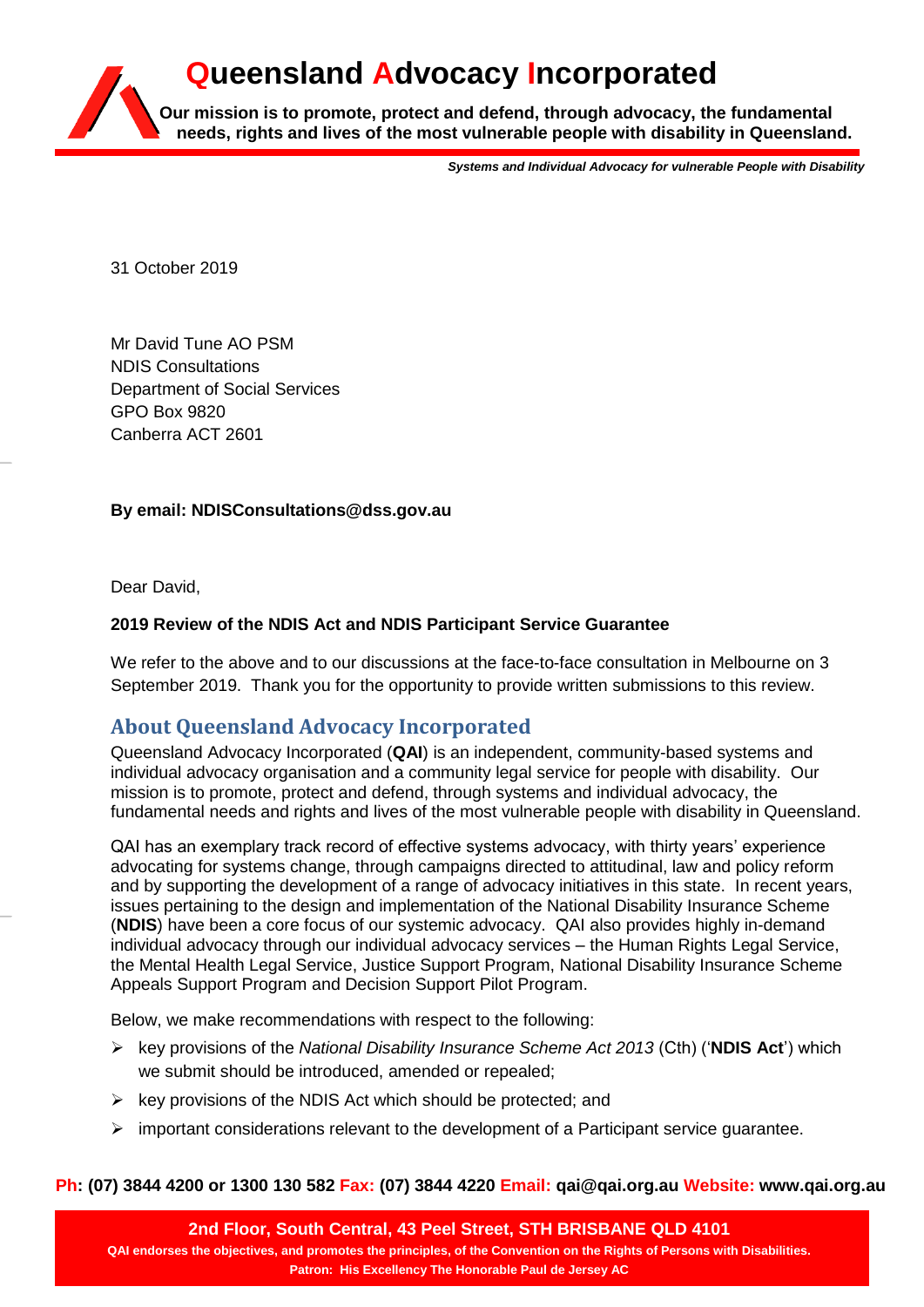# **Review of the NDIS Act**

QAI makes the following recommendations for amendment to the NDIS Act:

| <b>Section</b> | <b>Proposed amendment</b>                                                                                                                                                                                                                                                                                                                                                                                                                                                                                                                                                                                               | <b>Explanation</b>                                                                                                                                                                                                                                                                                                                                                                                                                                                                                                                                                   |
|----------------|-------------------------------------------------------------------------------------------------------------------------------------------------------------------------------------------------------------------------------------------------------------------------------------------------------------------------------------------------------------------------------------------------------------------------------------------------------------------------------------------------------------------------------------------------------------------------------------------------------------------------|----------------------------------------------------------------------------------------------------------------------------------------------------------------------------------------------------------------------------------------------------------------------------------------------------------------------------------------------------------------------------------------------------------------------------------------------------------------------------------------------------------------------------------------------------------------------|
|                | Submissions on specific provisions of the NDIS Act:                                                                                                                                                                                                                                                                                                                                                                                                                                                                                                                                                                     |                                                                                                                                                                                                                                                                                                                                                                                                                                                                                                                                                                      |
| $\overline{4}$ | The right to advocacy should be<br>included within this section.                                                                                                                                                                                                                                                                                                                                                                                                                                                                                                                                                        | A Participant's right to advocacy needs to be<br>clearly stated, not simply alluded to (s 4(9)) or<br>referred to indirectly (s 4(13)). It is vital that the<br>role of advocacy in supporting a person to<br>exercise choice and control with respect to the<br>NDIS is acknowledged and respected and<br>upheld.                                                                                                                                                                                                                                                   |
| 5              | The Act should specifically<br>acknowledge that the sexual<br>identity status of Participants must<br>be taken into account.                                                                                                                                                                                                                                                                                                                                                                                                                                                                                            | This is self-explanatory.                                                                                                                                                                                                                                                                                                                                                                                                                                                                                                                                            |
| 6              | This section should be amended<br>to require the NDIA to support<br>Participants and prospective<br>Participants to obtain additional<br>information requested by the<br>NDIA, including by paying for<br>information and reports required<br>by the Agency which the Agency<br>is satisfied that failure to do so<br>would result in the experience of<br>hardship by the Participant or<br>prospective Participant.<br>It is important that safeguards are<br>included with such amendment to<br>ensure that the Participant retains<br>choice and control regarding the<br>provider of any requisite<br>assessments. | Paying for evidence sought by the NDIA can be<br>highly problematic for Participants, who often<br>lack recent and comprehensive functional<br>assessments or are requested to provide<br>additional information or clarification by their<br>medical and allied health professionals that is<br>beyond their financial capacity.<br>Vesting the Agency with the proposed power<br>would address a significant gateway issue with<br>the Scheme, which is the affordability of<br>obtaining the requested evidence for<br>Participants and prospective Participants. |
| 9              | The definition section of the Act<br>omits to define key terms and<br>should include definitions for the<br>following:                                                                                                                                                                                                                                                                                                                                                                                                                                                                                                  | It is important that the Scheme is transparent,<br>consistent and easily understood, with clear<br>parameters and consistent understanding by the<br>NDIA, Participants and prospective Participants<br>and the public.                                                                                                                                                                                                                                                                                                                                              |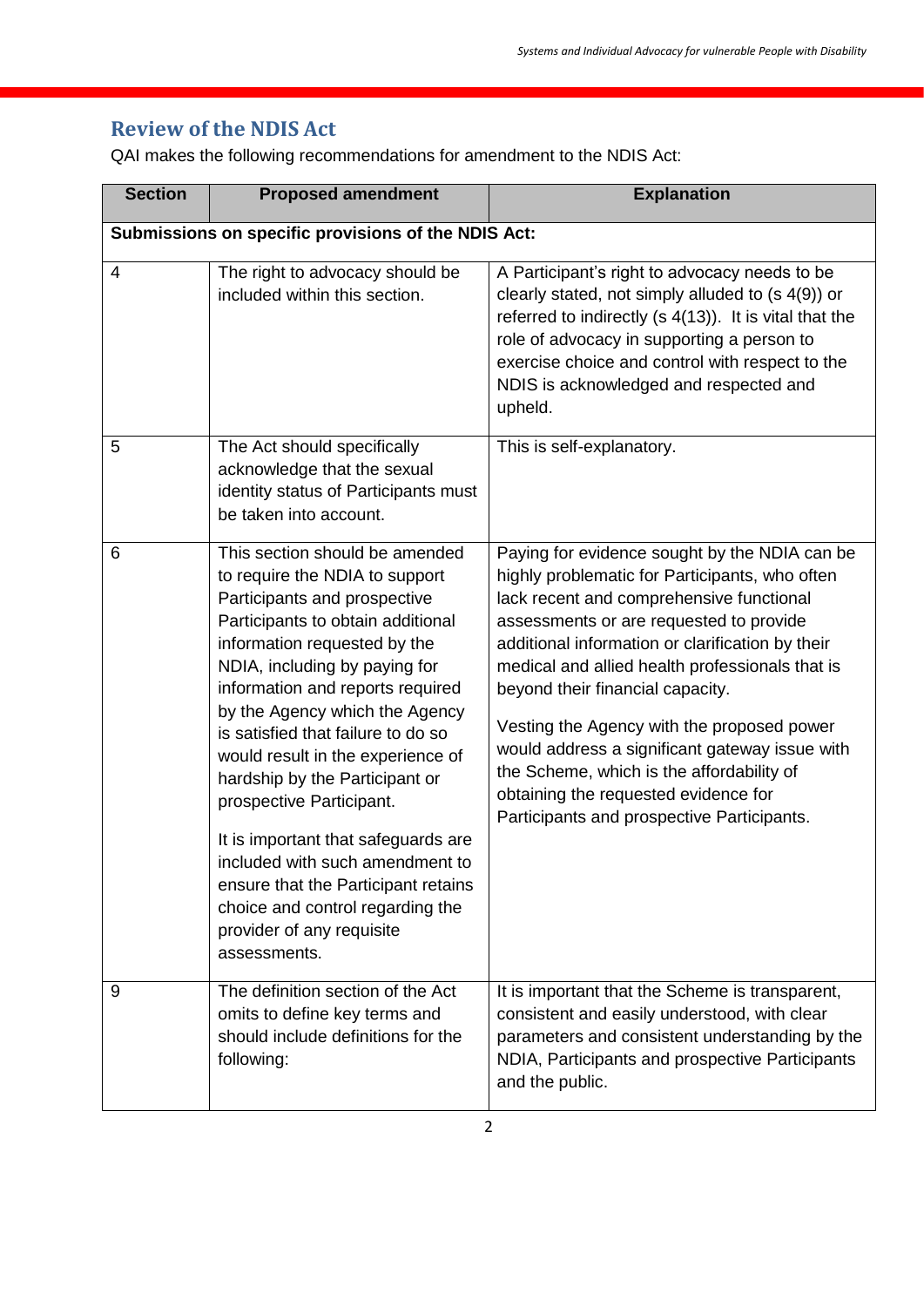|   | "advocacy";<br>"disability";<br>"impairment";<br>"permanent";<br>"reasonably practicable".<br>The definition of "advocacy" must<br>include the requirement that it is<br>provided by advocacy<br>organisations which are audited<br>and accredited against state<br>and/or federal standards.<br>The definition of "disability" should<br>be consistent with the<br>understanding of disability<br>articulated in the United Nations'<br>Convention on the Rights of<br>Persons with Disability, in which it | The proposed inclusion of the definition is to<br>ensure advocacy is free from conflicts of interest<br>(such as registered providers claiming to provide<br>advocacy services)                                                                                                                                                                                                                                                                    |
|---|--------------------------------------------------------------------------------------------------------------------------------------------------------------------------------------------------------------------------------------------------------------------------------------------------------------------------------------------------------------------------------------------------------------------------------------------------------------------------------------------------------------|----------------------------------------------------------------------------------------------------------------------------------------------------------------------------------------------------------------------------------------------------------------------------------------------------------------------------------------------------------------------------------------------------------------------------------------------------|
|   | is acknowledged that disability is<br>an evolving concept and that<br>disability results from the<br>interaction between persons with<br>impairments and attitudinal and<br>environmental barriers that<br>hinders their full and effective<br>participation in society on an equal<br>basis with others (Preamble to the<br>CRPD).                                                                                                                                                                          |                                                                                                                                                                                                                                                                                                                                                                                                                                                    |
| 9 | Participant's impairment should<br>encompass all impairments - not<br>just those specified to meet<br>access to the NDIS                                                                                                                                                                                                                                                                                                                                                                                     | Section 9 of the Act defines a "Participant's<br>impairment" to mean "an impairment in relation<br>to which the Participant meets the disability<br>requirements, or the early intervention<br>requirements, to any extent". Once a person<br>becomes a Participant their function and needs<br>should be viewed as a whole (in line with the<br>social model of disability) and what support are<br>funded should become a consideration of s 34. |
| 9 | Insert a definition of 'reasonably                                                                                                                                                                                                                                                                                                                                                                                                                                                                           | This is important to give clarity to the scope of                                                                                                                                                                                                                                                                                                                                                                                                  |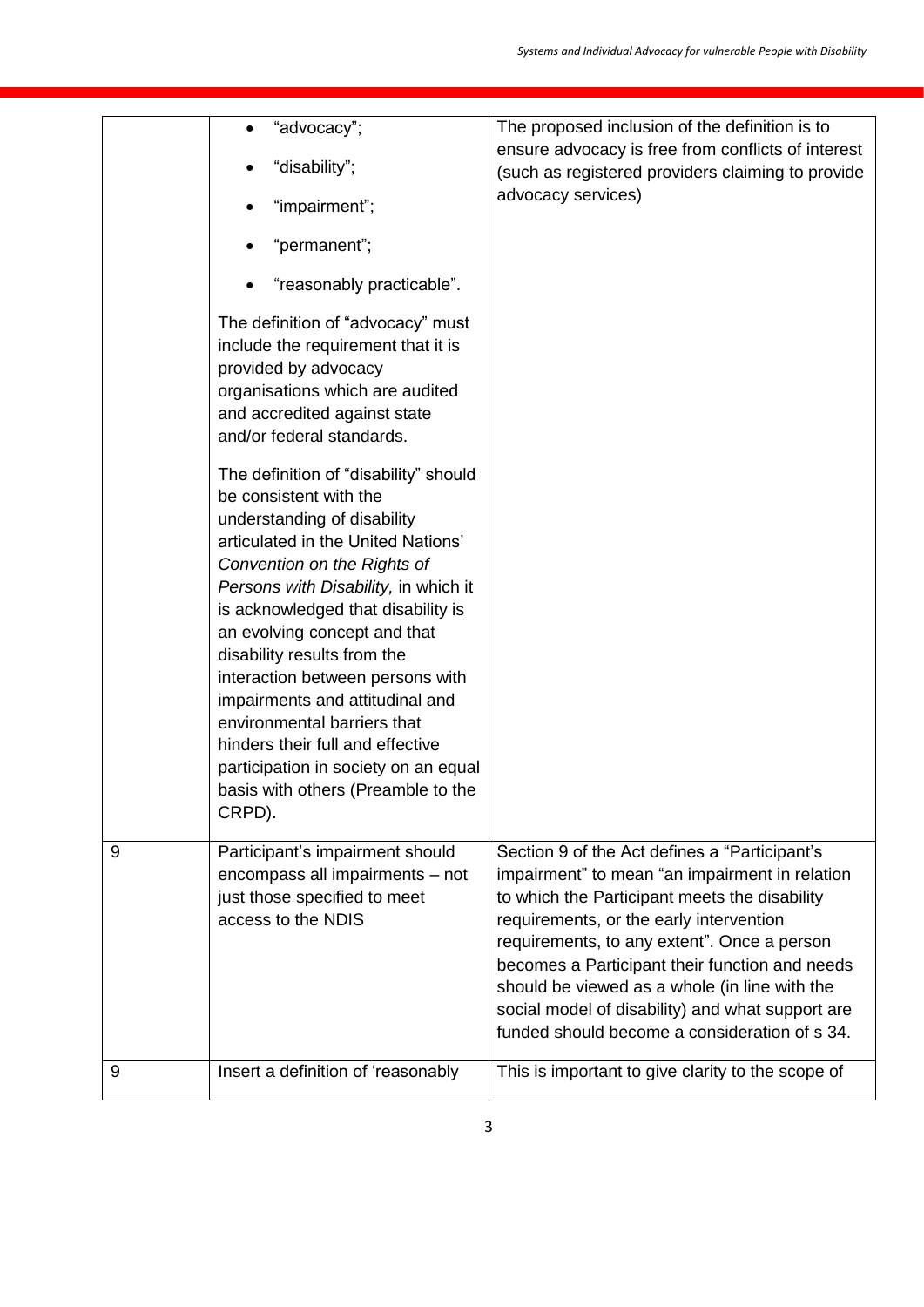|          | necessary'                                                                                                                                                     | the CEO's power pursuant to $s$ 26(1)(a).                                                                                                                                                                                                                                                                                                                                                                                                                                               |
|----------|----------------------------------------------------------------------------------------------------------------------------------------------------------------|-----------------------------------------------------------------------------------------------------------------------------------------------------------------------------------------------------------------------------------------------------------------------------------------------------------------------------------------------------------------------------------------------------------------------------------------------------------------------------------------|
| 22       | Remove s 22(1) (the age<br>requirement) from the Act                                                                                                           | The age requirement (imposed by $s 22(1)(a)$ ) is<br>discriminatory and should be removed, as it<br>potentially precludes late-onset disability such as<br>Alzheimers, dementia, degenerative conditions<br>such as Multiple Sclerosis, Parkinson's and<br>Motor Neurone Disease.<br>Section 22(1)(b) is no longer required as we are<br>now at full roll-out. It is also very vague and<br>open to be changed with the NDIS Rules.                                                     |
| 23       | Amend the residence<br>requirements so that they include<br><b>New Zealand citizens</b>                                                                        | There is a significant issue with a lack of<br>services for people who are New Zealand<br>citizens and live Australia. It is inequitable and<br>discriminatory and fails to recognise the<br>contribution New Zealand citizens make to<br>Australian society and the economy.                                                                                                                                                                                                           |
| 23(3)    | Delete this sub-section.                                                                                                                                       | This is no longer relevant following full roll-out of<br>the NDIS.                                                                                                                                                                                                                                                                                                                                                                                                                      |
| 24       | Broaden the definition of "disability<br>requirements" to include greater<br>consideration of chronic health<br>and mental health/psycho-social<br>conditions. | This is vital to ensuring that the scheme is<br>equitable and does not selectively discriminate<br>in its coverage.                                                                                                                                                                                                                                                                                                                                                                     |
| 24       | Amend the definition of<br>"permanency"                                                                                                                        | The issue of permanency in $s$ 24(1)(b) is most<br>problematic and worthy of scrutiny and change.<br>The notion should be expanded, in the very least<br>it should be defined (perhaps in a definition<br>section, as mentioned above). The requirement<br>that a person is likely to need lifetime support<br>imposed by s 24(1)(e) is superfluous and results<br>in confusion and potentially deprives people with<br>disability of much needed reasonable and<br>necessary supports. |
| 29(1)(b) | Delete this provision                                                                                                                                          | Because a person is 65 years or older does not<br>mean their disability supports are funded by My<br>Aged Care or in a residential setting. Many<br>residential settings are private and this could<br>mean elderly people have to pay privately for<br>supports. In many cases people with disability                                                                                                                                                                                  |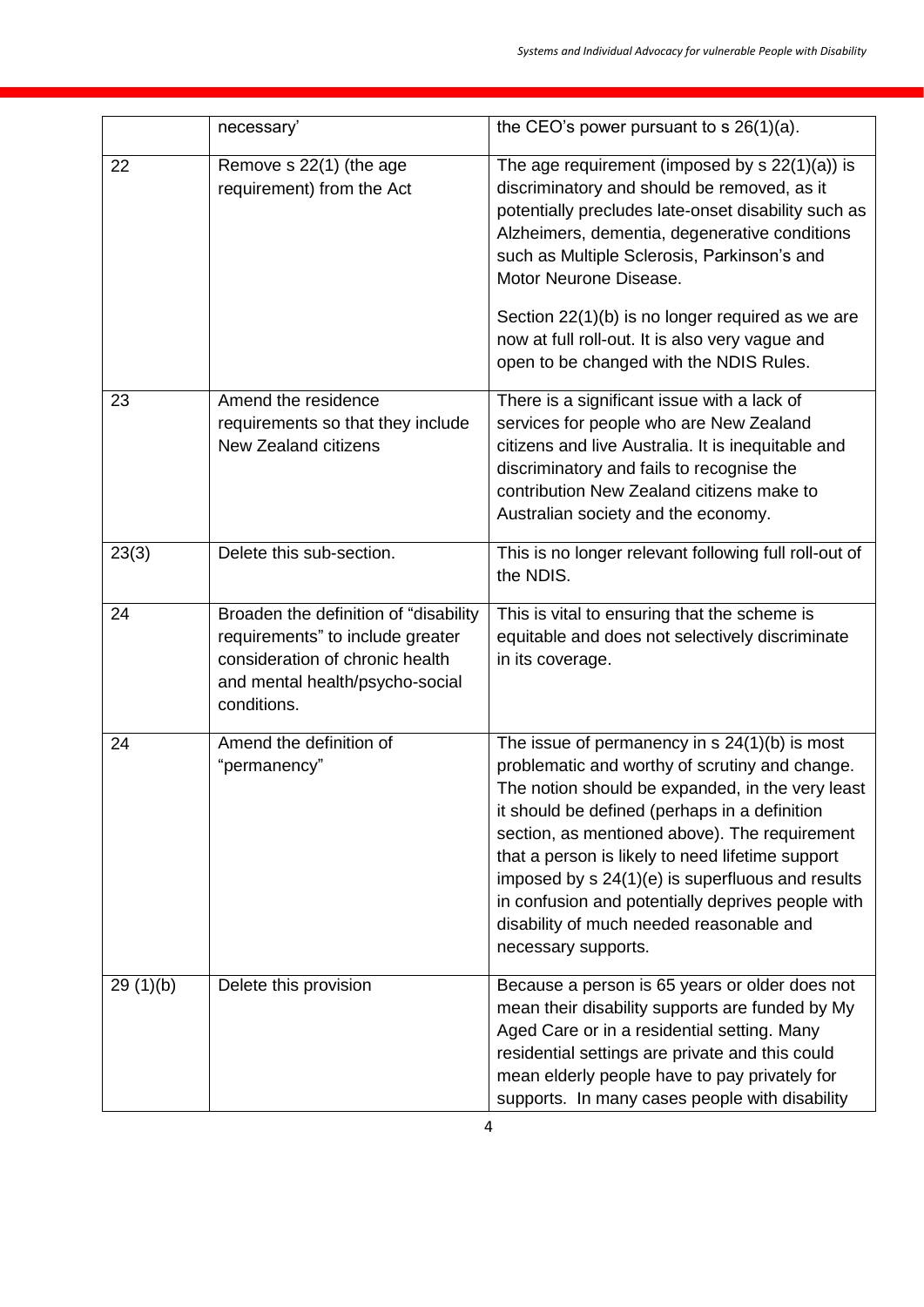|            |                                                                                                                                                                                                                                                                                                                                                                                                                                                                                                                                                                                                                                                               | residing in aged care do not have their disability<br>support needs met.                                                                                                                                                                                                                                                                                                                                                                                                                                                                                  |
|------------|---------------------------------------------------------------------------------------------------------------------------------------------------------------------------------------------------------------------------------------------------------------------------------------------------------------------------------------------------------------------------------------------------------------------------------------------------------------------------------------------------------------------------------------------------------------------------------------------------------------------------------------------------------------|-----------------------------------------------------------------------------------------------------------------------------------------------------------------------------------------------------------------------------------------------------------------------------------------------------------------------------------------------------------------------------------------------------------------------------------------------------------------------------------------------------------------------------------------------------------|
| 30         | Include a timeframe for notification<br>of revocation of access status by<br>the CEO, which must give the<br>Participant at least three months'<br>notice of revocation                                                                                                                                                                                                                                                                                                                                                                                                                                                                                       | This is necessary to ensure people who are<br>facing revocation have the ability to review this<br>decision and receive a decision on their review<br>whilst still receiving supports.                                                                                                                                                                                                                                                                                                                                                                    |
| 31         | Specifically include in s 31 a<br>Participant's right to review their<br>draft plan before finalisation and<br>implementation                                                                                                                                                                                                                                                                                                                                                                                                                                                                                                                                 | This amendment will provide the Participant with<br>the opportunity to review their plan while it is still<br>in draft format and to seek correction of any<br>errors without recourse to an internal review. It<br>is in line with s 17A.                                                                                                                                                                                                                                                                                                                |
| 32 / 33(4) | Impose a timeframe of 28 days for<br>preparation of Participant plans                                                                                                                                                                                                                                                                                                                                                                                                                                                                                                                                                                                         | The requirement that a decision is made "as<br>soon as reasonably practicable" is not sufficient<br>and has resulted in excessive delay, with<br>Participants are waiting for long periods of time<br>for a plan (see ECEI strategy)                                                                                                                                                                                                                                                                                                                      |
| 48         | This provision should specify that<br>a person's circumstances need to<br>change and define what<br>constitutes a change of<br>circumstances.<br>The use of the term "review"<br>should be reserved use for s 100<br>reviews. Consider using another<br>word to mitigate Participant's<br>confusion with specific 'review'<br>decisions and processes. A<br>couple of suggestions - "appraisal"<br>or "reassessment".<br>Any request for review of a plan<br>made within 3 months should be<br>treated as a s 100 review.<br>Participants should not have to<br>satisfy the requirement that their<br>circumstances have changed if it<br>is within 3 months. | This is very problematic provision of the Act. It is<br>inappropriately used to thwart a Participant's<br>right to proceed to an external appeal in a timely<br>manner, as internal reviews are often<br>inappropriately characterised as s 48 reviews,<br>with the result that the next step is a s 100<br>review, rather than an external appeal to the<br>Administrative Appeals Tribunal.<br>The use of the word "review" is problematic in<br>this section and is a cause of confusion and<br>misinterpretation by Participants and Agency<br>staff. |
| 48 (3)     | Remove 'as soon as reasonably<br>practicable' and include a                                                                                                                                                                                                                                                                                                                                                                                                                                                                                                                                                                                                   | This is necessary to ensure Participants' needs                                                                                                                                                                                                                                                                                                                                                                                                                                                                                                           |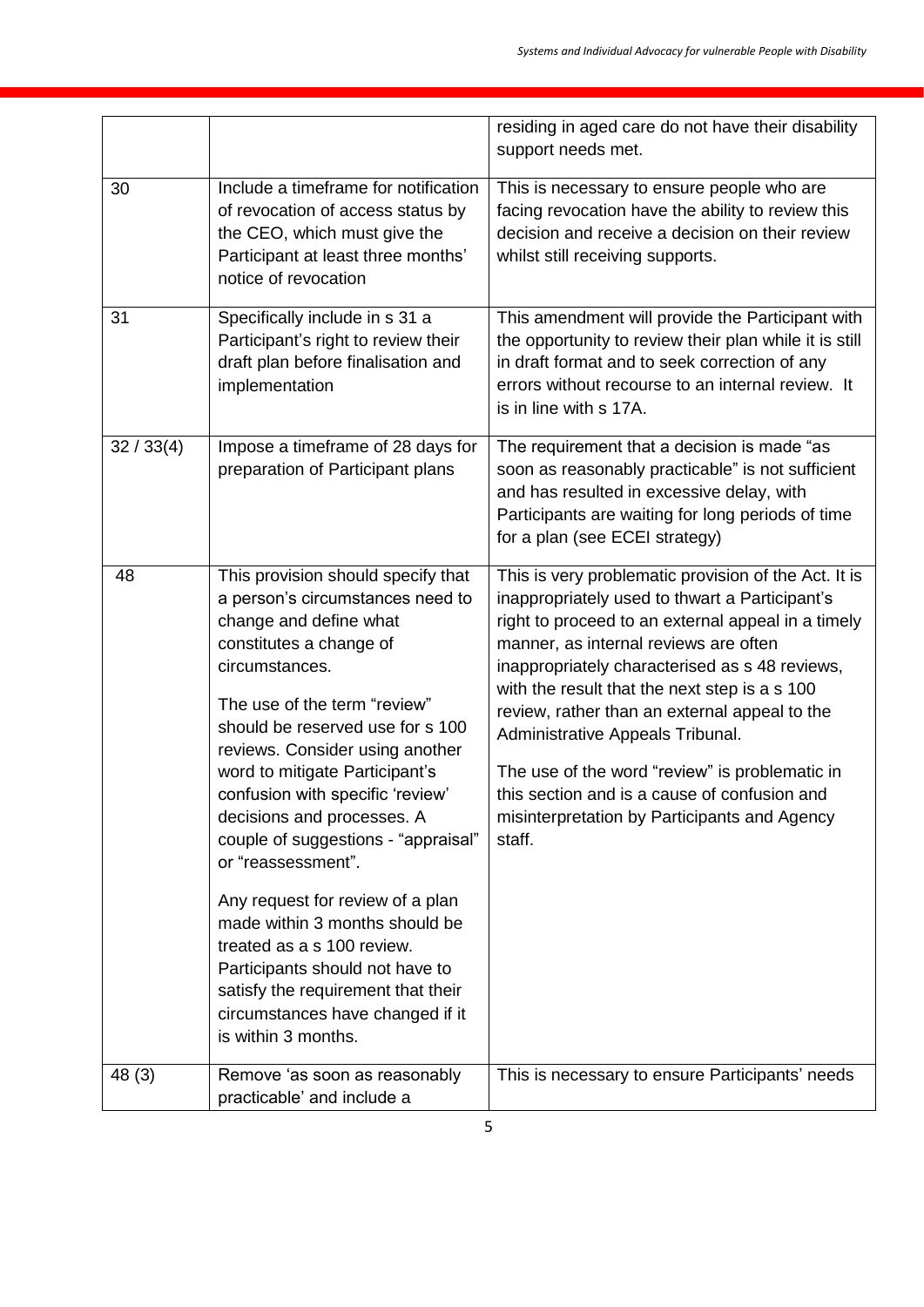|                                                                                   | timeframe of 28 days for<br>completion of the review.                                                                                                                                                                                                                                                                                                                                         | are met in a timely manner.                                                                                                                                                                                                                                                                      |
|-----------------------------------------------------------------------------------|-----------------------------------------------------------------------------------------------------------------------------------------------------------------------------------------------------------------------------------------------------------------------------------------------------------------------------------------------------------------------------------------------|--------------------------------------------------------------------------------------------------------------------------------------------------------------------------------------------------------------------------------------------------------------------------------------------------|
| 49                                                                                | Insert a timeframe of 28 days for<br>approval of change of s 48 plan                                                                                                                                                                                                                                                                                                                          | This is necessary to ensure Participants' needs<br>are met in a timely manner.                                                                                                                                                                                                                   |
| Chapter 4,<br>Part 2                                                              | Specifically include a 'restricted<br>access' Participant's right to<br>privacy in Part 2.                                                                                                                                                                                                                                                                                                    | This is self-explanatory.                                                                                                                                                                                                                                                                        |
| 99                                                                                | Include a right to review section<br>35 (2) as a reviewable decision.                                                                                                                                                                                                                                                                                                                         | Section 35(2) of the Act empowers the NDIA to<br>make rules about the manner in which supports<br>are to be funded or provided and by whom<br>supports are to be provided. There is presently<br>no right to review this decision.                                                               |
| 100(6)                                                                            | Delete the reference to "as soon<br>as reasonably practicable" and<br>insert a timeframe of 28 days for<br>the reviewer to make a decision.                                                                                                                                                                                                                                                   | This is necessary to protect the rights of<br>Participants and potential Participants.                                                                                                                                                                                                           |
|                                                                                   | Where a decision is made that a<br>support that has already been<br>paid for by the Participant was<br>reasonable and necessary, it<br>should be reimbursed by the NDIA<br>within 7 days of the date of the<br>decision.                                                                                                                                                                      | This is necessary to ensure that Participants are<br>not forced to self-fund reasonable and<br>necessary supports whilst awaiting a decision.                                                                                                                                                    |
|                                                                                   | The Act should clarify the situation<br>in which a new plan is issued by<br>the NDIA while an appeal on a<br>former plan is before the AAT. We<br>note that Deputy President Forgie<br>identified that s 42D of the<br>Administrative Appeals Tribunal<br>Act 1975 (Cth) as the sole basis to<br>prevent an NDIS plan elapsing<br>while an appeal is on foot:<br>Williamson [2019] AATA 2944. | The NDIA Act must protect Participants so that<br>they are not penalised by the failure by the NDIA<br>to perform its statutory duty under s 48(5) to<br>review a Participant's plan before the plan's<br>review date, or denied their statutory right to<br>seek external review of their plan. |
| <b>General submissions:</b>                                                       |                                                                                                                                                                                                                                                                                                                                                                                               |                                                                                                                                                                                                                                                                                                  |
| The Act should better reflect the Participant's lived experience with disability. |                                                                                                                                                                                                                                                                                                                                                                                               |                                                                                                                                                                                                                                                                                                  |

The Act should be drafted in plain English and should be accessible for people with disability.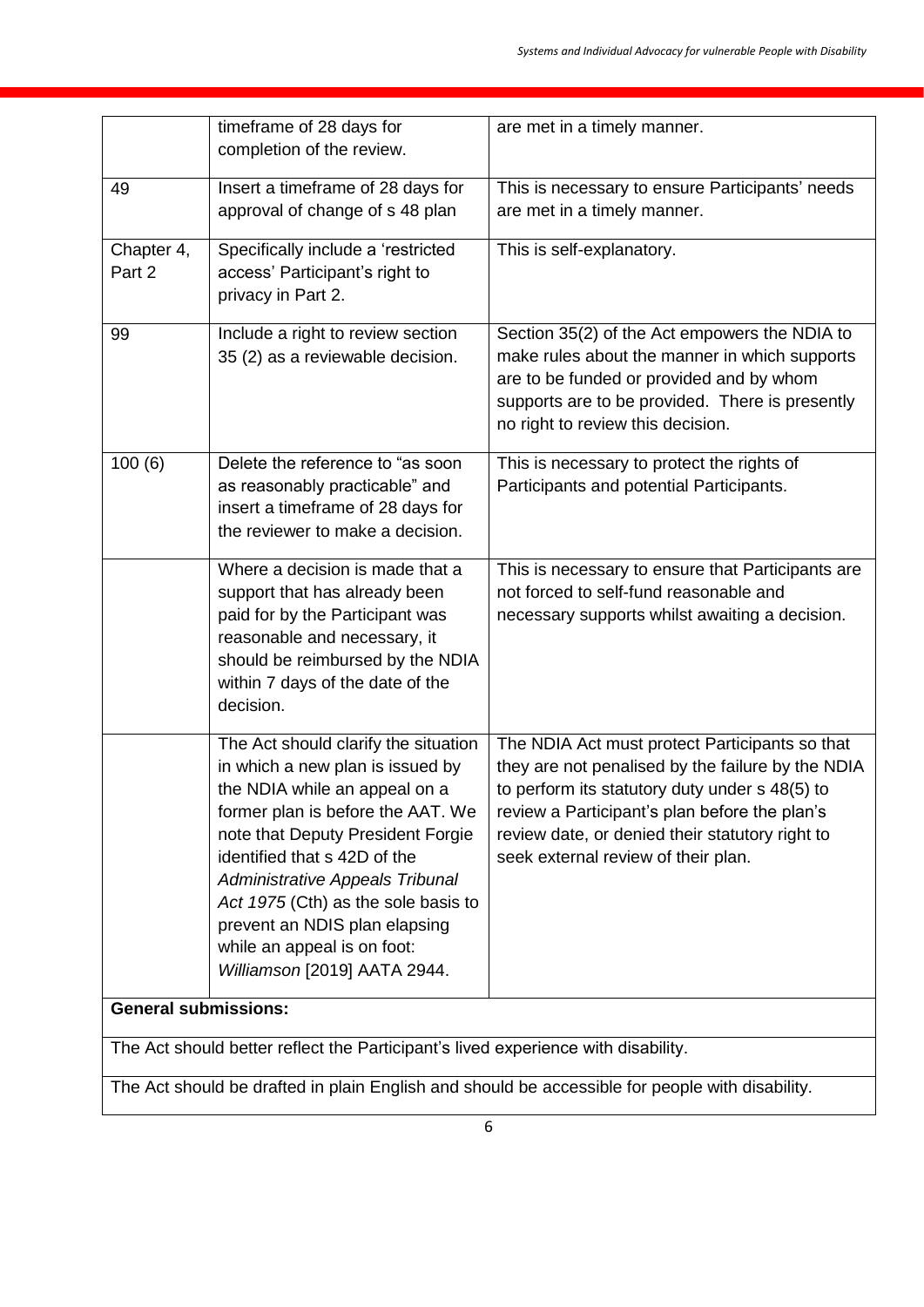# **Recommendations regarding retention of key provisions of NDIS Act**

We draw your attention to the following provisions of the Act, which we submit should not be amended or repealed:

| <b>Section</b> | <b>Explanation</b>                                                                                                                                                                                                                       |
|----------------|------------------------------------------------------------------------------------------------------------------------------------------------------------------------------------------------------------------------------------------|
|                |                                                                                                                                                                                                                                          |
| 6              | 'The Agency may provide support and assistance (including financial assistance) to<br>prospective Participants' This should allow a more equal opportunity to apply for<br>the NDIS – not that we see this happening outside of the AAT. |
| 25(3)          | The word 'offered' to ensure the responsibility is not passed on depending on what<br>the NDIA believe another person or department 'should' offer.                                                                                      |
| 34(1)(f)       | The word 'offered'. This ensures responsibility is not passed to another government<br>department – see Burchell and National Disability Insurance Agency [201] AATA<br>1256 (4 June 2019)                                               |
| 204            | Longer timeframes cannot be more than twice the prescribed period.                                                                                                                                                                       |

# **Recommendations regarding associated amendments to NDIA policies and**

# **procedures**

| <b>Issue</b>  | <b>Explanation</b>                                                                     |
|---------------|----------------------------------------------------------------------------------------|
| Technical     | Planners must rely on what is recorded into the NDIA's computerised system, yet the    |
| issues        | system currently does not allow for more than one primary disability to be entered.    |
|               | Disability advocates have raised this as a concern. Planners' discussions with         |
|               | Participants are typically informed by what shows up in the system. For example, if a  |
|               | client has physical and mental health impairments but only the physical impairment is  |
|               | recorded as a primary disability, the planners do not ask about the mental health      |
|               | impairment, as it is not recorded in the system. It should not fall to Participants to |
|               | have to raise these matters with planners – and this is particularly the case with     |
|               | Participants who do not have the capacity/confidence to speak up for themselves. All   |
|               | disabilities should be accurately recorded in the NDIA's system at the time a          |
|               | Participant is granted access.                                                         |
| Clarification | Clarification of who is providing the plan (ie planner or delegated decision-maker)    |
| of planning   | would be helpful. Scope to query a draft plan and request a statement of reasons on    |
| matters       | the draft plan would be helpful.                                                       |
| Provision of  | All Participants should be able to obtain a statement of reasons to understand the     |
| a statement   | basis for decision-making about their plan. The statement of reasons should be able    |
| of reasons    | to be requested orally or in writing, by the person, their plan nominee or advocate,   |
|               | and should be provided within 14 days of request.                                      |
|               |                                                                                        |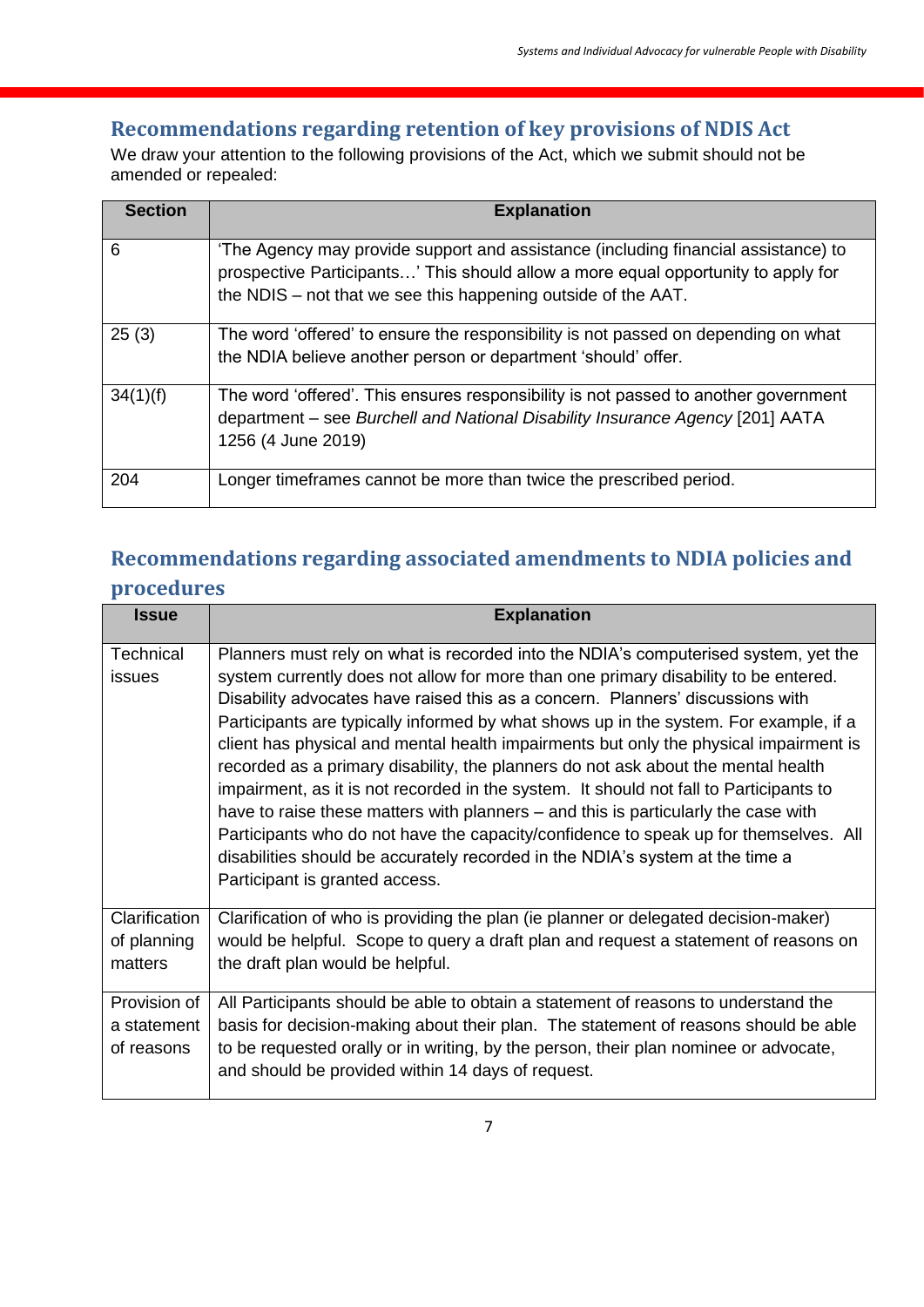|                      | This would decrease the volume of internal reviews and appeals.                                                                                                             |
|----------------------|-----------------------------------------------------------------------------------------------------------------------------------------------------------------------------|
| Making and           | Participants and potential Participants should also be able to request and be provided                                                                                      |
| provision of         | with notes taken by the NDIA during their planning meeting(s), with the associated                                                                                          |
| detailed             | requirement that detailed notes should be made during planning meetings. Where a                                                                                            |
| notes of             | matter progresses to an appeal, these notes should be included in the T-documents.                                                                                          |
| planning<br>sessions |                                                                                                                                                                             |
|                      |                                                                                                                                                                             |
| Increase in          | The timely progress of applications for internal review within the NDIA and external                                                                                        |
| appropriate          | review in the Administrative Appeals Tribunal is frequently frustrated by the                                                                                               |
| staffing             | apparently limited number of decision-makers (instructors) within the NDIA. While                                                                                           |
| within NDIA          | legal representatives of the NDIA are accessible and generally responsive, they are                                                                                         |
|                      | powerless to act without instructions; instructions which, on any matter, including very                                                                                    |
|                      | simple matters of language used in a draft letter to an expert, generally take at least                                                                                     |
|                      | two weeks to obtain. This creates a bottle neck which causes frustration for the<br>applicant and often leads legal representatives to feel the need to apologise on behalf |
|                      | of the NDIA. Repeated failure by the NDIA to comply with directions of the AAT is                                                                                           |
|                      | also often a result of the limited number of delegates (who are seemingly overworked                                                                                        |
|                      | and too time-poor to meet deadlines). QAI recommends increasing the number of                                                                                               |
|                      | delegates who can provide instructions in review proceedings. Delegates must                                                                                                |
|                      | attend all appearances at the AAT, including case conferences and conciliations so                                                                                          |
|                      | that timely instructions can be provided during those attendances.                                                                                                          |
|                      |                                                                                                                                                                             |

# **Development of Participant Service Guarantee**

QAI supports the development of a Participant Service Guarantee (**Guarantee**) and the Department's assurance that people with disability and their families, carers and supports will be involved in the design and development of the Guarantee. QAI supports:

- The imposition of new standards for shorter timeframes for people with disability to be given access to the NDIS and to have their plan reviewed. We have noted, above, our views with respect to the relevant timeframes that should be amended;
- A reduction in "red tape" throughout the review process;
- The introduction of specific service standards under the Guarantee to bring consistent, appropriate baseline service standards into the NDIA.

# **Possible principles for NDIA service delivery:**

#### *1. Which of the above principles do you think are important for the NDIA to adhere to, and why?*

QAI considers that all of the articulated possible principles for NDIA service standards are relevant and desirable.

In terms of the principle of expertise, we agree that NDIA staff must be provided with a high level of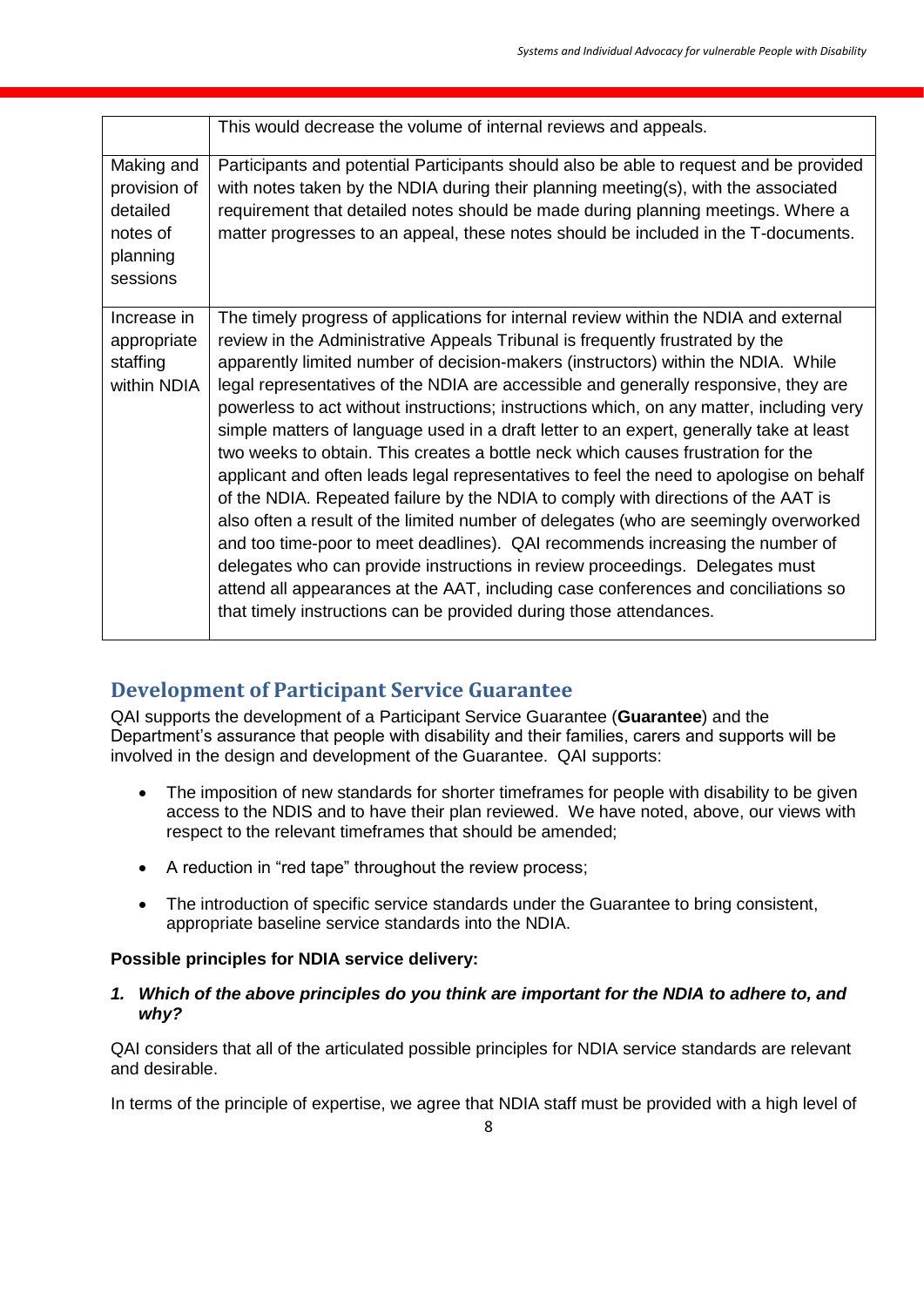disability training and understand the impact particular disabilities have on people's lives and what supports are most effective for a person's disability. QAI recommends that LAC's and Planners must have intensive training to understand the social and other impact of disability and what makes people with disability vulnerable. The NDIA must undertake intensive training for planners and plan reviewers to ensure that the Scheme is implemented as it was envisioned and not as a savings exercise. This training must also encompass respectful engagement with Participants and plan nominees to overcome the fear and distrust that is being experienced as a result of bullying by planners. It is also vitally important that the NDIA include staff with lived experience of disability.

It is vital that people are given a person within the NDIA to connect with, with a full name and contact details, rather than a nameless and faceless information line as their point of contact.

#### *2. In your experience with the NDIA, do you think they fulfilled the above principles? If not, how are they falling short?*

QAI has made extensive submissions (available on request) documenting key issues with NDIA service delivery. We do not consider NDIA policy or practice is currently meeting adequate service delivery standards. In particular, the NDIA is:

- $\triangleright$  failing to act in a timely way in many instances;
- $\triangleright$  failing to engage appropriately with Participants and potential Participants;
- $\triangleright$  not providing adequate training for its staff. QAI submits that there is a need for transparency and accountability regarding the requisite base level training planners must undertake, along with the additional training provided. Some of the fundamentals of basic person-centred service are not practiced by staff of the NDIA. For example, the lack of return phone calls and emails to Participants or nominees is the cause of high levels of frustration and distrust amongst Participants and family members. To address the fear and mistrust of the planning processes, there must be clear and transparent information about how the NDIA communicates to planners about changes to policy and any directives on implementation of policy. Further to this, it is imperative that clear guidelines are published about how planners determine what are considered to be reasonable and necessary supports. QAI is concerned that there is a lack of training of NDIA staff in keeping assumptions in check, confirmation bias, dignity of risk, human rights, and innovative ways in which people with disabilities have their needs addressed through assistive technology;
- $\triangleright$  imposing unnecessary and inappropriate barriers to advocates, such as unnecessary consent requirements;
- $\triangleright$  failing to provide necessary information and support to Participants and potential Participants (for example, many of the necessary forms are not available and there are many links on the NDIA website that are not functional);
- $\triangleright$  making inconsistent decisions that often do not reflect the merit of a Participant's reasonable and necessary support needs, which includes failing to take into account recommendations by allied health professionals engaging with Participants.

#### *3. What other key principles are important for the NDIA to follow, that could be included in a Participant Service Guarantee?*

QAI submits that the Guarantee should also include the following principles: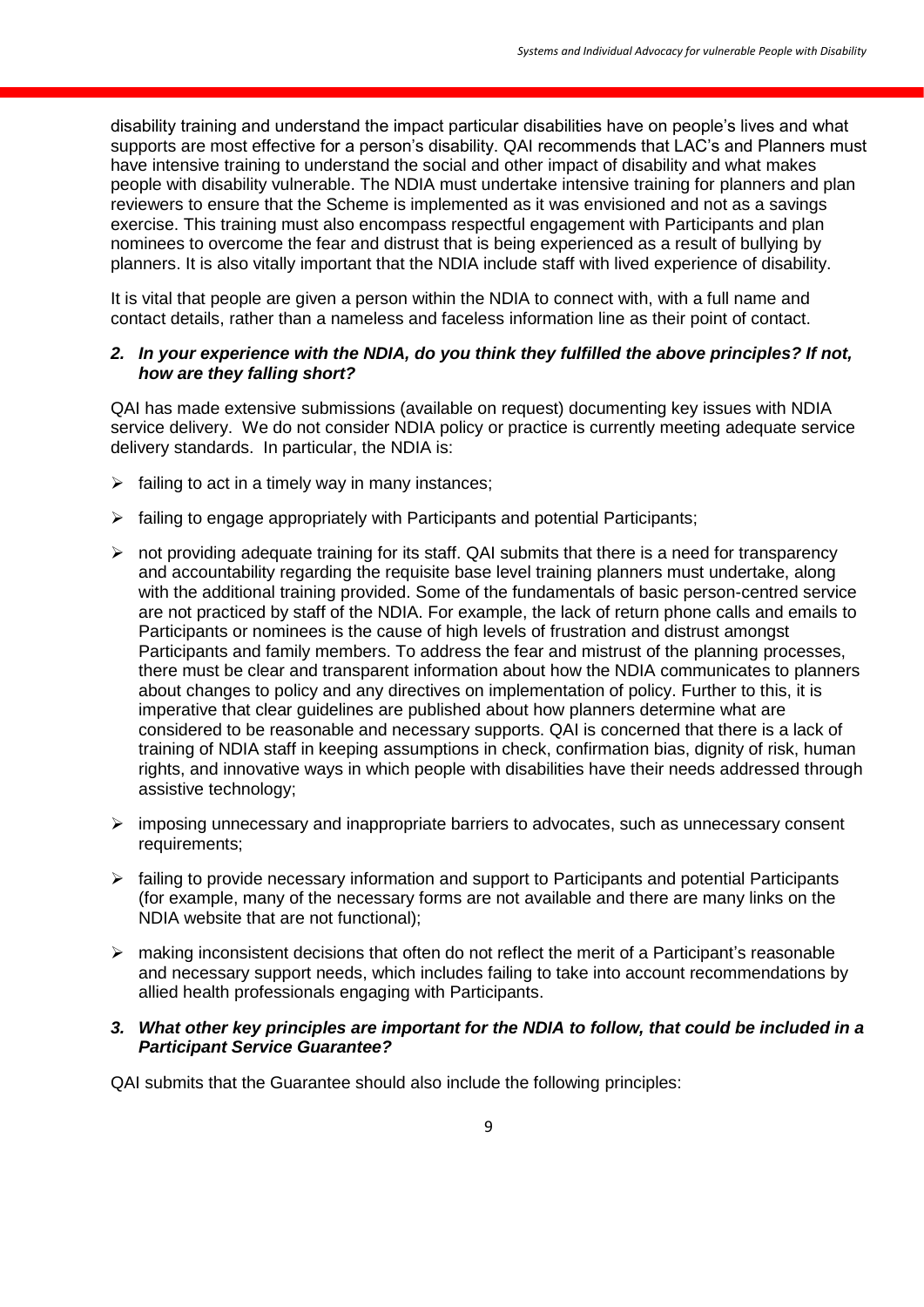- $\triangleright$  supporting decision-making by Participants;
- $\triangleright$  decisions are made equitably and transparently;
- $\triangleright$  the NDIA actively respects and is responsive to issues that exacerbate the innate power imbalance between the NDIA and the Participant or potential Participant and takes steps to equalise this imbalance;
- $\triangleright$  flexibility with the NDIA understanding that each person's needs and circumstances are unique;
- $\triangleright$  taking a common sense approach to decision-making.

#### *4. One way to measure these principles is through a set of 'Service Standards'. Some ideas for what these Service Standards could be are listed in Attachment A. Do you think these Service Standards are fitting? Are there other standards you believe should be included?*

QAI agrees with the inclusion of the Service Standards. As noted in response to Question 3, we consider that principles of supporting decision-making, equitable and transparent decision-making, respect and responsiveness to issues of power imbalance, flexibility and a common-sense approach to decision making are critical to include.

# *5. Do you have any ideas on how we can measure how well NDIA has delivered on each of the principles?*

The demand for advocacy is a clear indication of the deficiencies of the NDIA in meeting the needs of Participants and potential Participants. A decrease in demand would indicate improvement in the NDIA's performance.

Timing of survey is important. The NDIA should conduct research on Participant satisfaction following approval and actioning of a plan, rather than at the conclusion of the planning meeting.

# **Eligibility and application:**

# *6. What are some of the significant challenges faced by NDIS Participants in the access process?*

When Participants are accessing the scheme, they are required to fill out an Access Request Form which has limited space to provide information. This can lead prospective Participants to believe a small amount of information is required to access the Scheme. However, as the Scheme has rolled out, the detail of supporting evidence has increased, without changes to the Access Request Form or Supporting Evidence form. There are also 'unspoken rules' as to what information Participants are to provide in order to access the Scheme. These rules consistently change.

Participants also lack access to up-to-date, relevant medical evidence. The NDIA will often verbally request additional information; however do not follow this up in writing. As it is not officially requested, Participants are unable to access financial assistance from the NDIA in order to obtain these reports. The cost associated with obtaining this evidence is a key barrier for Participants.

There are specific language requirements in order for the NDIA to understand allied health reports. For example, if a Participant's report states they require 'rehabilitative support' to increase independence, they can be deemed access not met under s24(1)(b). However if the same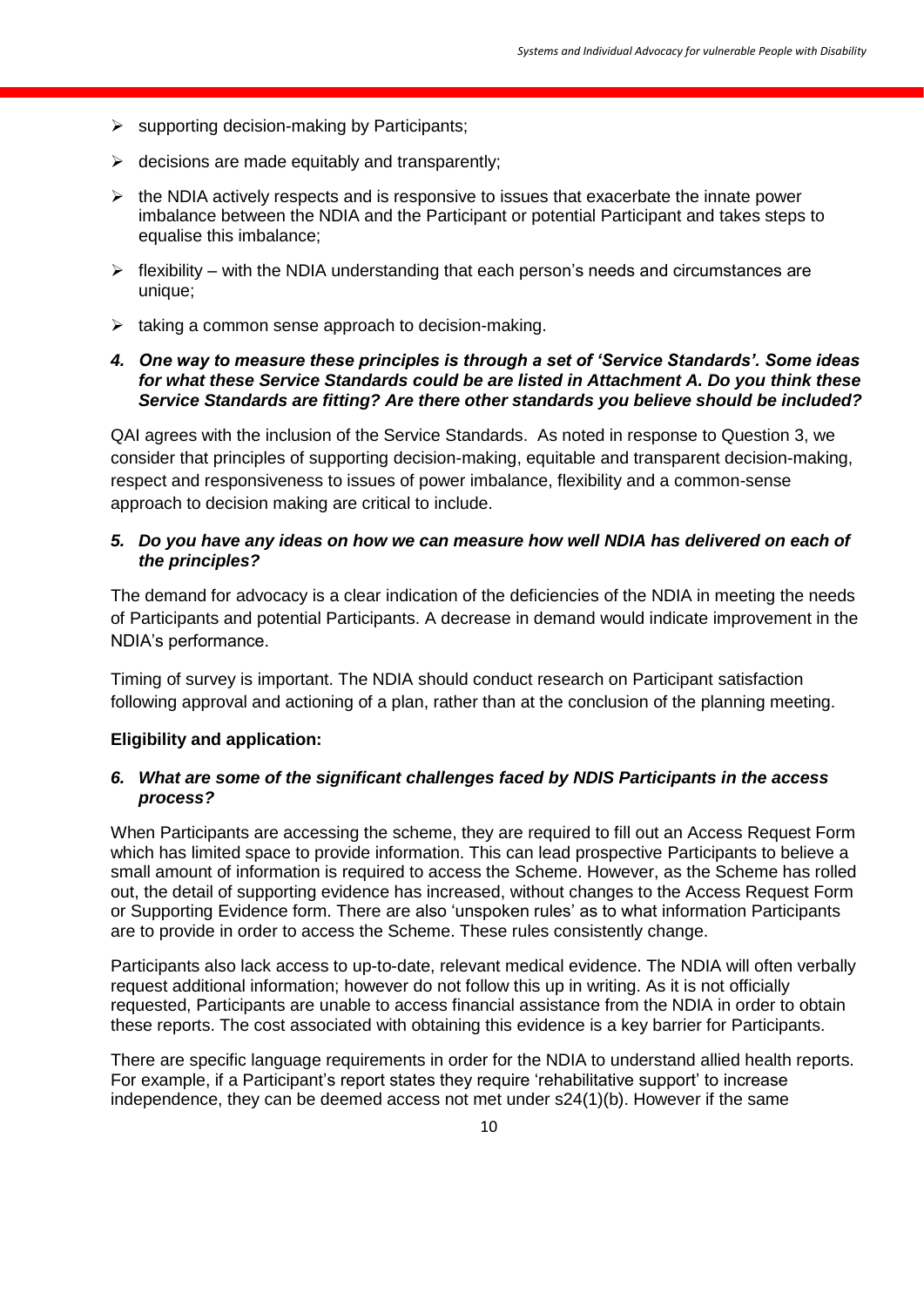Participant's report states they require 'capacity building support' to increase independence, permanency is often not questioned.

#### **7.** *The NDIS Act currently requires the NDIA to make a decision on an access request within 21 days from when the required evidence has been provided. How long do you think it should take for the NDIA to make an access decision?*

QAI believes 21 days is sufficient for the NDIA to make an access request decision, once at full scheme due to a reduction in people accessing the scheme. However, during roll out, 42 days is sufficient. The NDIA should proactively request additional evidence during this period rather than automatically rejecting a Participant's request to access the scheme.

# **8.** *What do you think the NDIA could do to make it quicker or easier to access the NDIS?*

Prospective Participants should be encourage to provide self-assessment tools which clearly define a Participant's level of functioning, such as the World Health Organisation Disability Assessment Schedule 2.0 (WHODAS 2.0) and Life Skills Profile 16 (Life Skills Profile 16). Other readily available assessment tools such as the International Classification of Functioning (ICF) should be accepted from General Practitioners.

Participants should be encouraged to provide a statement of lived experience, which gives weight to their application, rather than their access being based purely on medical evidence.

# **9.** *Does the NDIA provide enough information to people when they apply for access to the NDIS? If not, what else could they provide that would be helpful?*

No. The NDIA has many internal policies regarding access, which continually change. QAI has observed trends develop over time in relation to access and reasons for access not met decisions. The NDIA could provide their own functional assessment tools which are used internally for prospective Participants to have completed by their General Practitioner. They could also invest in developing the Access Request Form to be compatible with General Practitioners' systems, similarly to Medicare's development of their forms.

The NDIA could also provide a detailed list of questions, especially in relation to section 24(1)(b) or update the Access Request Form to reflect the information that is required.

For CALD Participants, the NDIA should provide funding for translation services in planning and to engage with support coordination services.

#### *10. Is the NDIA being transparent and clear when they make decisions about people's access to the NDIS? What could the NDIA do to be more open and clear in their decisions?*

There is very little transparency in the decision-making process at present. Currently, when a prospective Participant is deemed to have not met access, they receive a template 'access not met' letter which has no personalised information as to why the person was deemed to have not met the access requirements. These templates are often be incorrect. QAI submits that, at a minimum, the NDIA should be required to:

- $\triangleright$  Stipulate what section of the legislation they do not meet access under;
- $\triangleright$  Provide a detailed explanation as to why they did not meet the criteria for this section (and other relevant sections);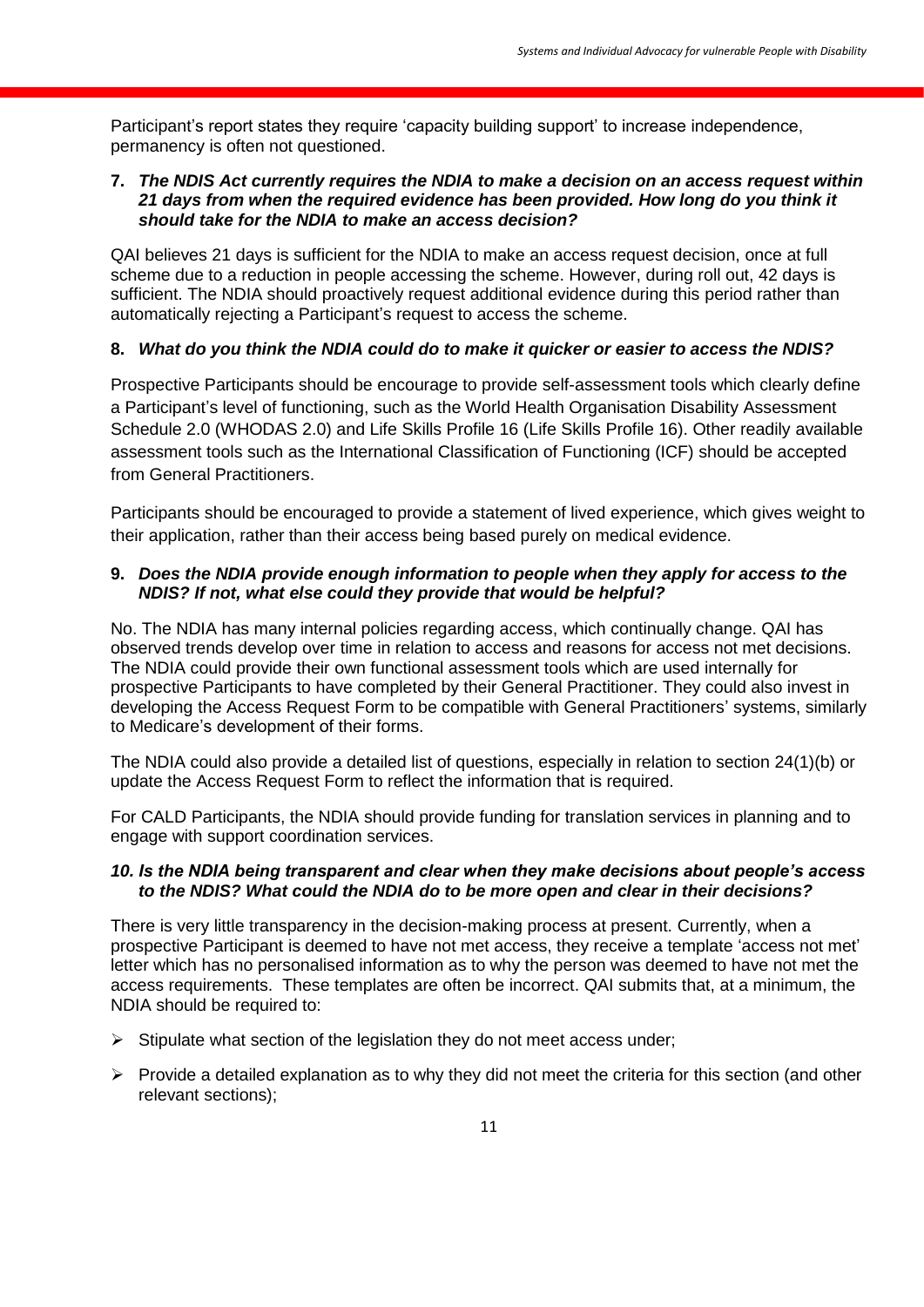- $\triangleright$  Provide suggestions for information that may assist in changing this decision;
- $\triangleright$  Provide all correspondence in writing as well as verbally to ensure prospective Participants have the ability to seek advice based on hard evidence rather than hearsay.

#### **Planning processes 1: Creating your plan**

# *10. What are some of the significant challenges faced by NDIS Participants in the planning process?*

LAC's and planners must have intensive training to understand the social and other impact of disability and what makes people with disability vulnerable. The NDIA must undertake intensive training for planners and plan reviewers to ensure that the Scheme is implemented as it was envisioned and not as a cost savings exercise. This training must also encompass respectful engagement with Participants and plan nominees to overcome the fear and distrust that is being experienced as a result of bullying by planners.

Participants report to NDIS appeals advocates that planners have suggested or expected them to undertake specialist and segregated supports, services or activities with other people with disability. This expectation or suggestion is clearly based on personal prejudices and lack of understanding or knowledge about the intent and objective of the NDIS. This coercive pressure by planners includes using transport as a financial incentive for people to attend group support and planners suggesting group activities '*with people like you*'. This does not respect the person's freedom of choice and control, and promotes marginalization and institutionalisation.

QAI has observed the NDIA compartmentalising Participants' needs according to their diagnoses. This makes it difficult to understand why one person might need certain supports whilst another might need something completely different, or not have that need at all.

Participants in rural, regional and remote localities face additional difficulties. Planners and LACs must be informed of the much higher cost of transport due to distances involved; the higher costs of living; and the various issues related to an isolated lifestyle. These matters must be appropriately factored into the processes to produce the Participant's plan. Planners (or LACs) must assume that all Participants have the greatest understanding and knowledge about their needs. There must be no assumption that distance equates to ignorance. It is insulting to be patronized or to have it assumed that a Participant, family member or nominee is less well informed as a result of where they reside. The same courtesy of simply asking the question rather than assuming the answer should be afforded to all Participants, regardless of where they live.

Participants with complex needs are exclusively managed by the NDIA, where other Participants are outsourced to NDIA partners – LAC's. Participants with particularly complex needs should be afforded the same respect by NDIA planners that other Participants are given when accessing LAC offices. LAC's often complete home visits to address the needs of the Participant, however planners currently refuse to leave the office. Participants with complex needs are often excluded from the planning processes themselves and the NDIA and providers create plans around the Participant, but not with the Participant.

#### *11. Are there stages of the planning process that don't work well? If so, how could they be better?*

The NDIA should invest in appropriate pre-planning (with independence from direct service provision organisations) so that there are fewer internal reviews and appeals, and to enable LACs to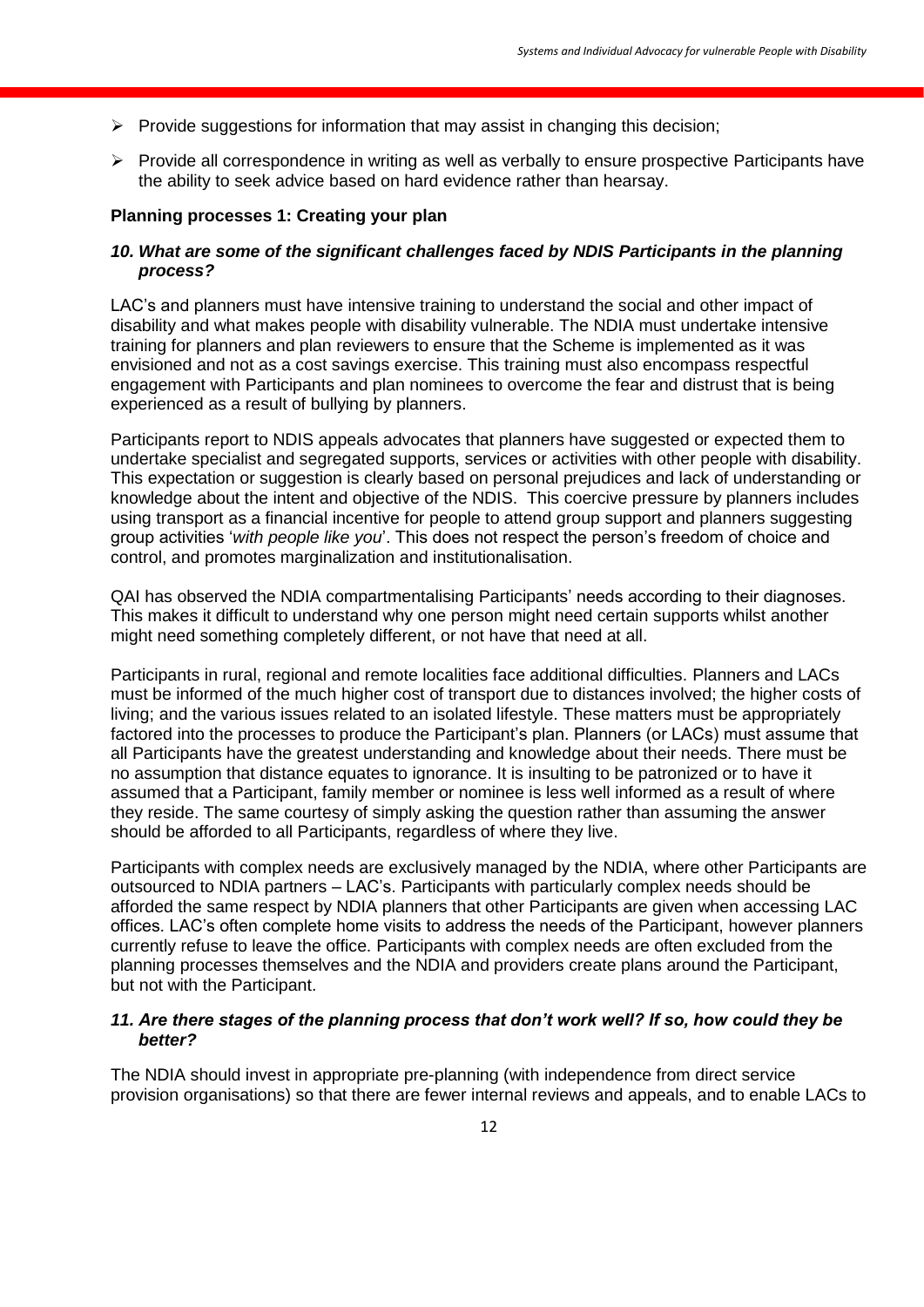return to their intended functions of linking and connecting people with generic and specialist services. Foster smaller and consultative community-based services that engage local staff particularly with pre-planning activities.

Interactions between QAI Advocates and LACs have indicated that LACs experience high caseloads. LACs with very high caseloads do not have sufficient time to carry out their intended functions of linking and connecting people with generic and specialist services. Also, QAI considers that this lack of capacity by LACs may be one reason why there are so many requests for support coordination.

QAI considers the planning process should be led by the Participant to ensure their 'choice and control' especially in terms of identifying their current and life needs, the supports required and how they are provided.

The NDIA should fund translation services for Participants from Culturally and Linguistically Diverse backgrounds during the planning process and to engage with support coordination services.

Implementation is a significant issue for NDIA Participants. LAC's workloads are too high, with the result that they are not able to provide the level of support coordination Participants need to understand their plan. Participants with support coordination funding can feel as though they have been left to fend for themselves, as requests for service to support coordinators do not occur in a timely matter. Support coordinators require training from the NDIA on how to proactively implement Participant plans.

Participants should be asked to submit a self-assessment about what they need in order to attain their goals and should be incorporated into the planning process. Planners must have skills in 'active listening'. It is the experience of QAI advocates working with Participants that the focus of Planners relates to the cost of support, rather than the quality of life that support would provide. This appears to be part of a broader trend towards Planners demonstrating a commercial attitude. QAI perceives that KPIs, staffing caps and time pressures impact what planners do. The preponderance of this attitude of commerciality means that Participants feel like they are being judged on their worth.

Planners must focus on inclusive approaches to supports while respecting the wants and wishes of Participants. Planning must remain person-centred. While all reasonable measures should be made to increase the speed and efficiency of the planning process, the introduction of Typical Support Packages (TSPs) has not been successful and have resulted in an increase in internal reviews and external appeals, as well as in Participant dissatisfaction.

The NDIA should ensure that supports that Participants and nominees discuss and agree to at planning meetings are included in the plan. When some Participants have contacted planners to discuss discrepancies in plans or areas of disagreement they have been told that this is seeking a review, and have threatened that plans will be reduced at each successive review. Other planners have returned plans to Participants with no changes or only minor ones. Participants have not got the plans to which they believed they had agreed.

The NDIA must assess informal supports in an open and equitable manner. The assessment of informal supports is a major flaw in the implementation of the Scheme. This is most evident for Participants who have children accessing the NDIS. Any family living within 30 minutes of a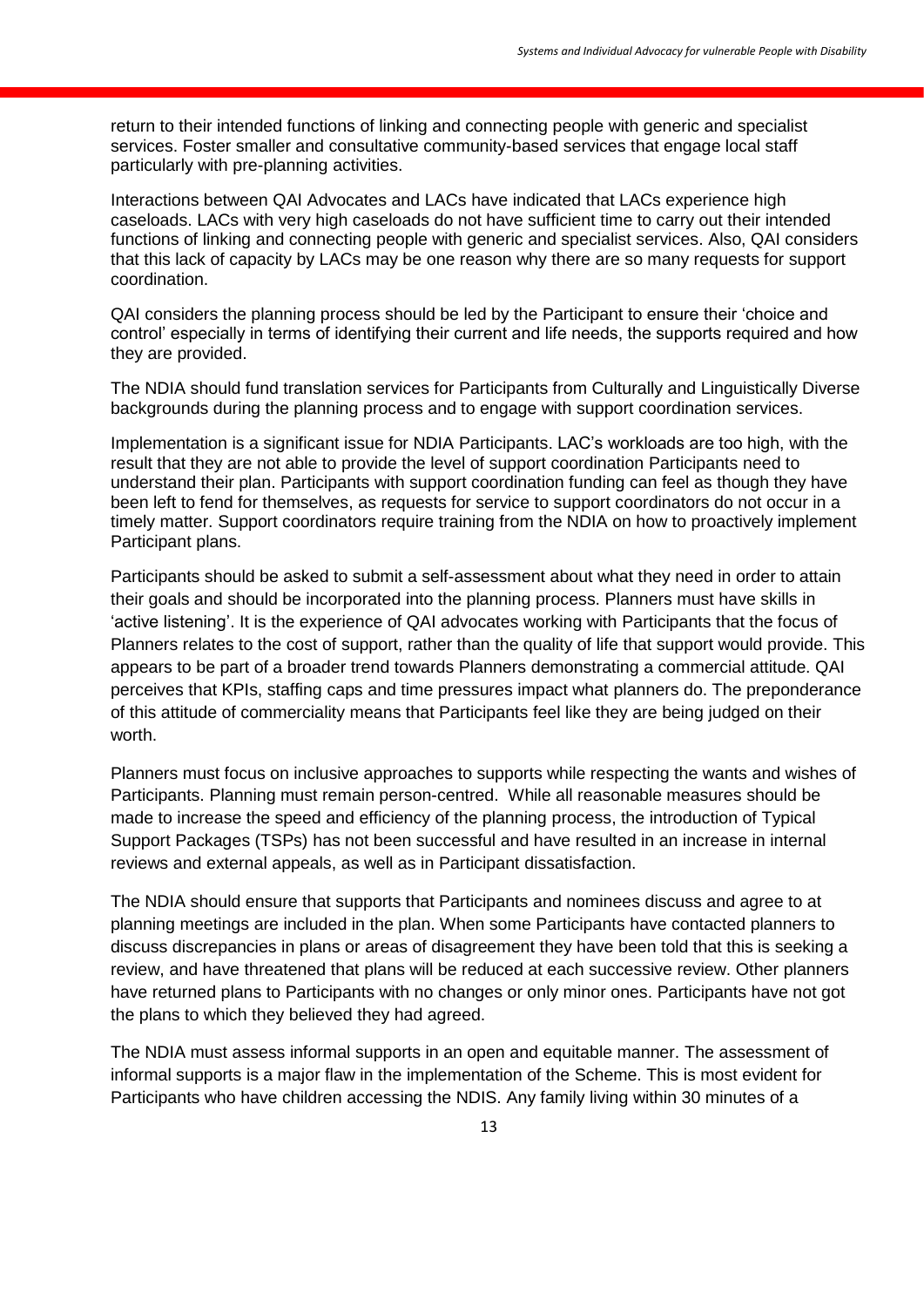Participant is often the determining factor that a family is perceived to have informal support. This results in a plan with dramatically reduced funding. There is little consideration that grandparents may not be willing or able to provide that support. If a family has no or very little informal support this is ignored and not addressed within the plan. Informal supports must not be factored into planning as a cost-savings exercise. Instead, informal supporters must be considered as enhancing the Participant's life if well-fortified. Where those informal supports are tenuous or struggling, planners must ensure that the Participant and their supporters are offered other funds to augment or replace that informal support depending on their wants and wishes.

The NDIA should conduct random audits of plans developed by NDIA Planners to determine consistency of content and supports.

### *12. How long do you think the planning process should take? What can the NDIA do to make this quicker, remembering that they must have all the information they need to make a good decision?*

To assist in the process, QAI recommends that Participants should be asked to submit a selfassessment about what they need in order to attain their goals and should be incorporated into the planning process. This is clearly a high priority given the dearth of knowledge or understanding in the planner workforce about the social model of disability and support needs for individuals as mentioned above.

QAI contends that the NDIA should be able to approve plans within 28 days of a Participant attending a planning meeting. For urgent and emergency requests, we believe a 14 day limit should apply.

# *13. Is the NDIA giving people enough, and the right type of information, to help them prepare for their planning meetings? If not, what else could they provide?*

Plan items for supports for some Participants with psychosocial disabilities may be unsuitable. For example community access is not always appropriate for someone experiencing severe agoraphobia. The results of this type of planning anomaly results in some people spending little or none of their funding, and the response from the NDIA is to revoke the funding altogether.

QAI is aware that many Participants are being denied home modifications within their plans, prompting external reviews to the AAT.

Attributing small amounts of funding to Participant plans for accommodation rather than delivering on the promised and promoted Specialist Disability Accommodation (SDA), is not only deeply disappointing but confounding and instils further distrust in the Scheme and its implementation.

For rural, regional and remote people, significant additional attention must be paid to communication in the lead up to the planning meeting, to afford every opportunity to be well prepared for a successful plan meeting – including provision of information resources and links to websites. The more remote the address, the greater attention should be paid to this. There should be better and more communication about alternatives to the traditional service provider/Participant relationship so that the Participant and their nominee may consider all alternative service delivery in their area especially when there are no traditional service provider options available – supporting an innovative, resourceful approach which also allowed for flexibility in funding allocations and fluidity between budget components.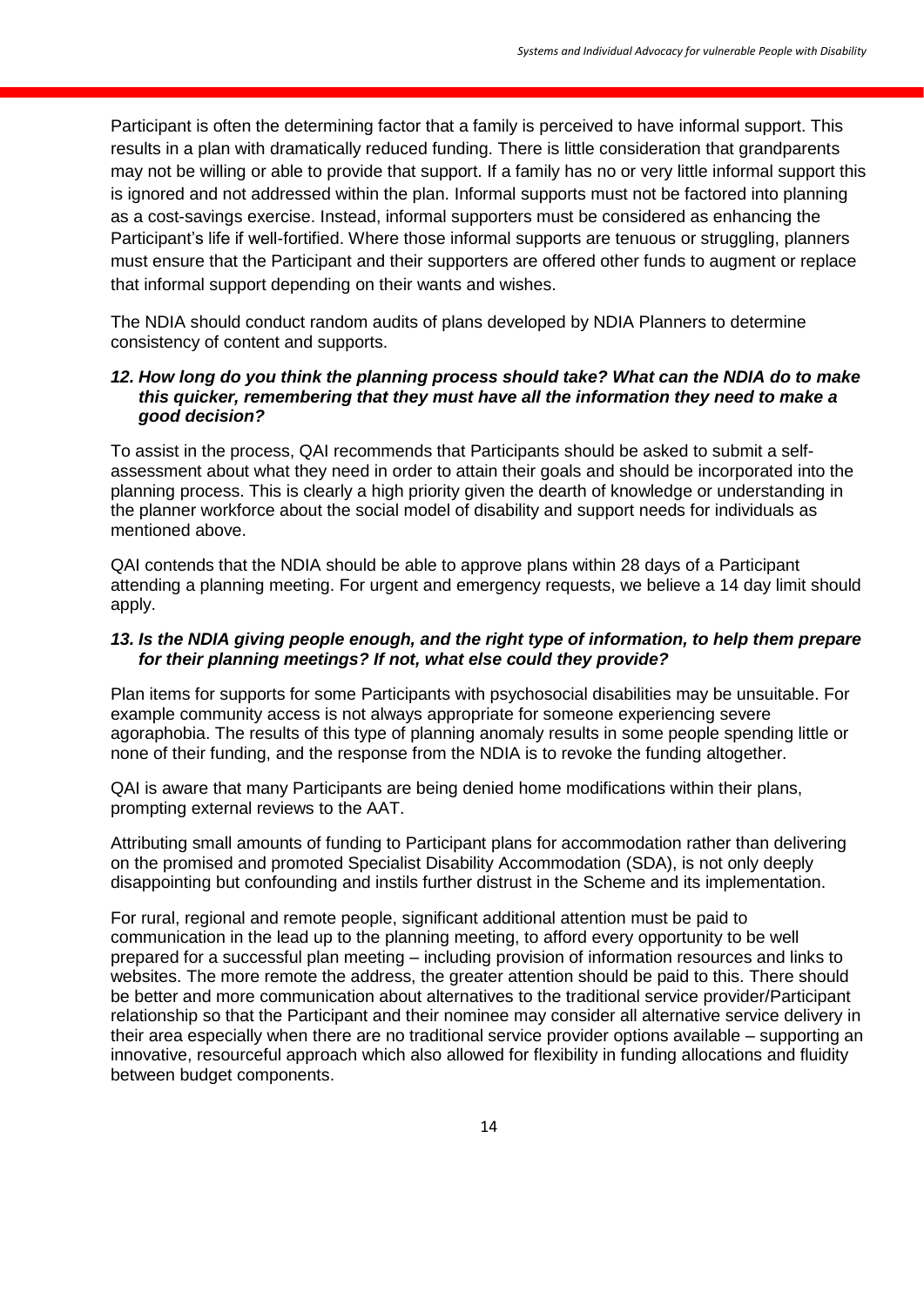The NDIA could also explain what type of supports are available under the scheme prior to the planning meeting, to help Participants plan their support requests. Too often, Participants are told what support is available after a plan has been approved, resulting in funding gaps for support services they were unaware was available.

#### *14. Is the NDIA being responsive and transparent when making decisions in Participants' plans? If not, how could this be improved?*

Similarly to access issues with access, Participants often receive template information which may or may not apply to their personal circumstances. The reasons for decisions are very rarely provided in writing unless someone requests an internal review. The internal review outcomes are also templates which can often have other Participant's names and details on them.

The personal bias, experience and perception of the planner and their personal prejudices and beliefs seems to prevail over the legislation and expert opinion at times (for example, medical reports). QAI has observed the NDIA compartmentalising Participants' needs according to their diagnoses. This makes it difficult to understand why one person might need certain supports whilst another might need something completely different, or not have that need at all.

There is mystery surrounding the existence of "expert teams" to whom planners apparently can or do defer when they are uncertain about some matters. There is a need for transparency about what these teams do, where they are based and what expertise they are deemed to possess. When Participants complete a Freedom of Information request, they are often unable to access this expert opinion that directly affects them.

For Participants who are deemed to require 24 hours support 7days per week (24x7, the NDIA Planners have undertaken to pressure them to Supported Independent Living (SIL) arrangements whereby the service provider eventually assumes most control of the Plan. Participants are not given adequate information about the inflexibility of SIL and the loss of autonomy and control of their Plan.

In most instances, the avoidance of information about alternatives and benefits of accessing the NDIS with a non-SIL funded Plan, and lack of transparency regarding the over-inflation of SILS quotes is forcing more people back to the archaic model of group or shared home living.

If a participant wants to share with another person and articulates a desire to share some supports with their chosen housemate, (ie: overnight support only, or a combination of one or two activities), each person is very possibly able to obtain a Plan that is not only going to meet their needs but also be less restrictive, more flexible should either housemate wish to relocate, and is possibly more efficient and effective.

#### *15. If you have been in the NDIS for more than one year, is it easier to make a plan now than when you first started? What has the NDIA improved? What still needs to improve?*

The shift from the initial phone-based planning to face-to-face planning has been welcomed.

The introduction of Typical Support Packages (TSPs), which were introduced following the Productivity Commission's report of October 2017, has been highly problematic. The introduction of TSPs has resulted in less individualisation in plans. The process is that a Participant answers questions and then a computer creates a plan with amounts. Prior to the introduction of TSPs, the NDIA built Plans from the ground up using spreadsheets. QAI recommends removing TSP to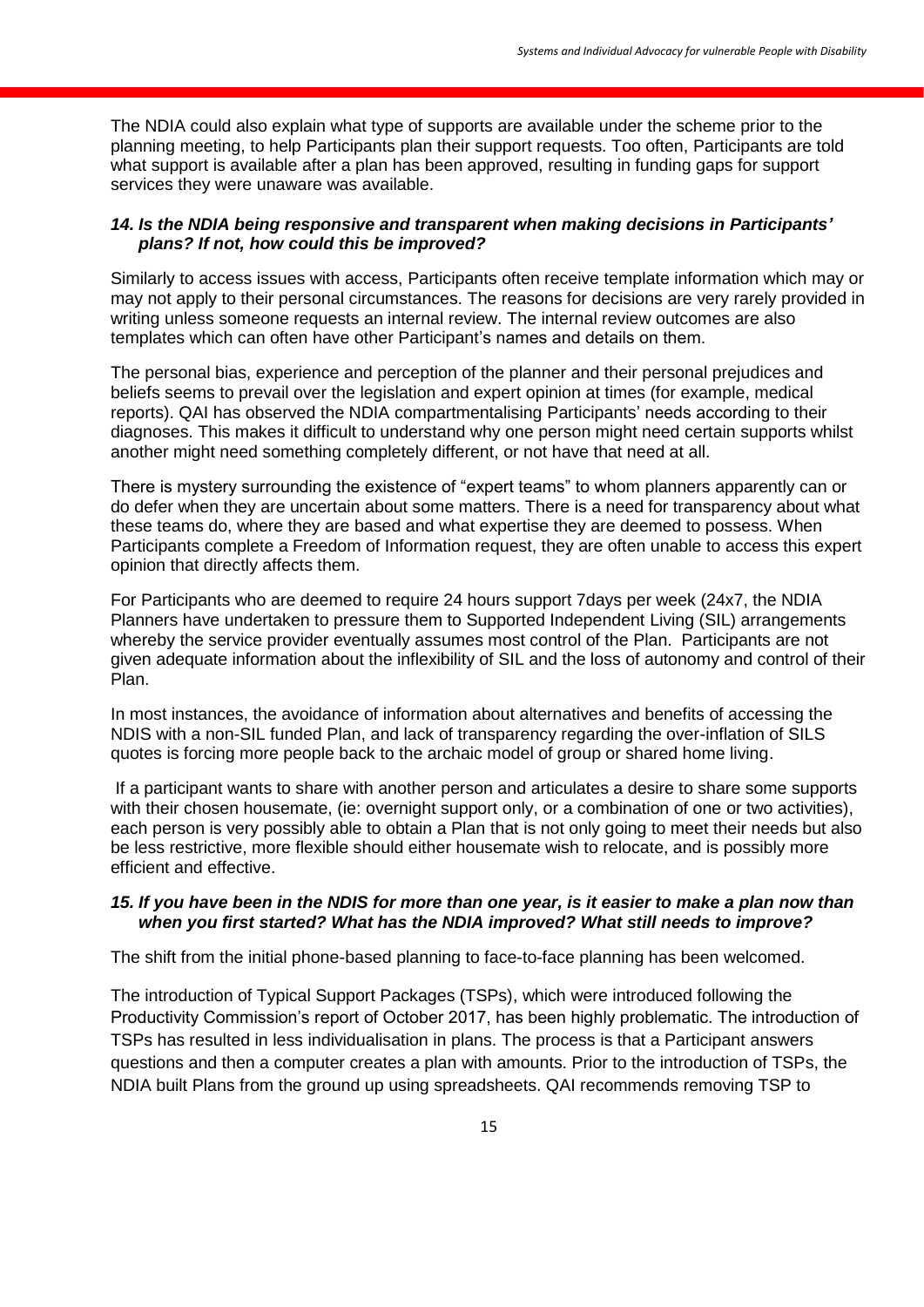reduce internal reviews, AAT appeals and Participant dissatisfaction. QAI considers it false economy to consider TSPs a time saver. It would be preferable to create a good plan in the first place. The NDIA would be able to address individuals' needs, rather than another template outcome.

# **Planning processes 2: Using and reviewing plans**

# *16. What are some of the significant challenges faced by NDIS Participants in using the supports in their plan?*

The NDIA should ensure that there are no service/support gaps and provide early intervention to Participants and nominees to ensure that supports are not withheld even if funds are expended before end of a plan.

Participants, especially those who have limited informal supports can struggle to understand their NDIS plan, as it is written in NDIA's own language. Without the correct support to implement their plan (such as support coordination), Participants are left to fumble through the implementation process.

## *17. Is the NDIA giving people enough, and the right type of information, to help them use their plan? If not, what other information could the NDIA provide?*

NDIA staff must give greater attention and consideration to the issues impacting Participants, nominees and supporters in regional and remote areas particularly with issues and costs associated with transport, thin markets and alternatives to traditional service provision.

When Participants have expended funds before the plan's expiry date, there is a risk of critical services being withheld and Participants experiencing a high degree of stress. Many have been erroneously informed by LACs or planners that they "shouldn't worry because plans don't expire". This treatment and lack of proactive support from the NDIA is unsatisfactory. Support and clear information must be provided to those impacted to allay concerns and ensure that supports and services are not withheld. Similar alarm and distress is caused when service providers submit service bookings on the Participant's portal, giving the appearance that funds have been expended. This practice should be discontinued and penalties imposed upon service providers who seek to "squirrel away" Participant funds.

NDIA staff and partners require a deeper understanding in how to communicate effectively with people of different levels of impairment. Again, a template approach to explaining information to Participants and their informal supports can lead to confusion and misunderstanding during implement.

# *18. What other advice, resources or support could the NDIA provide to help Participants to use their plan and find supports?*

The NDIA should inform all Participants of the availability of independent advocates to support them through the process. The NDIA should also invest in understanding local supports available. Many Participants are told they were not funded for certain items because it is provided by community or mainstream services, which in many places across the country is incorrect.

The NDIA also need to raise greater awareness of a Participant's rights in regard to engaging with service providers. Clearer information is required for Participants to understand what type of behaviour is unacceptable from providers such as convoluted service agreements, unreasonable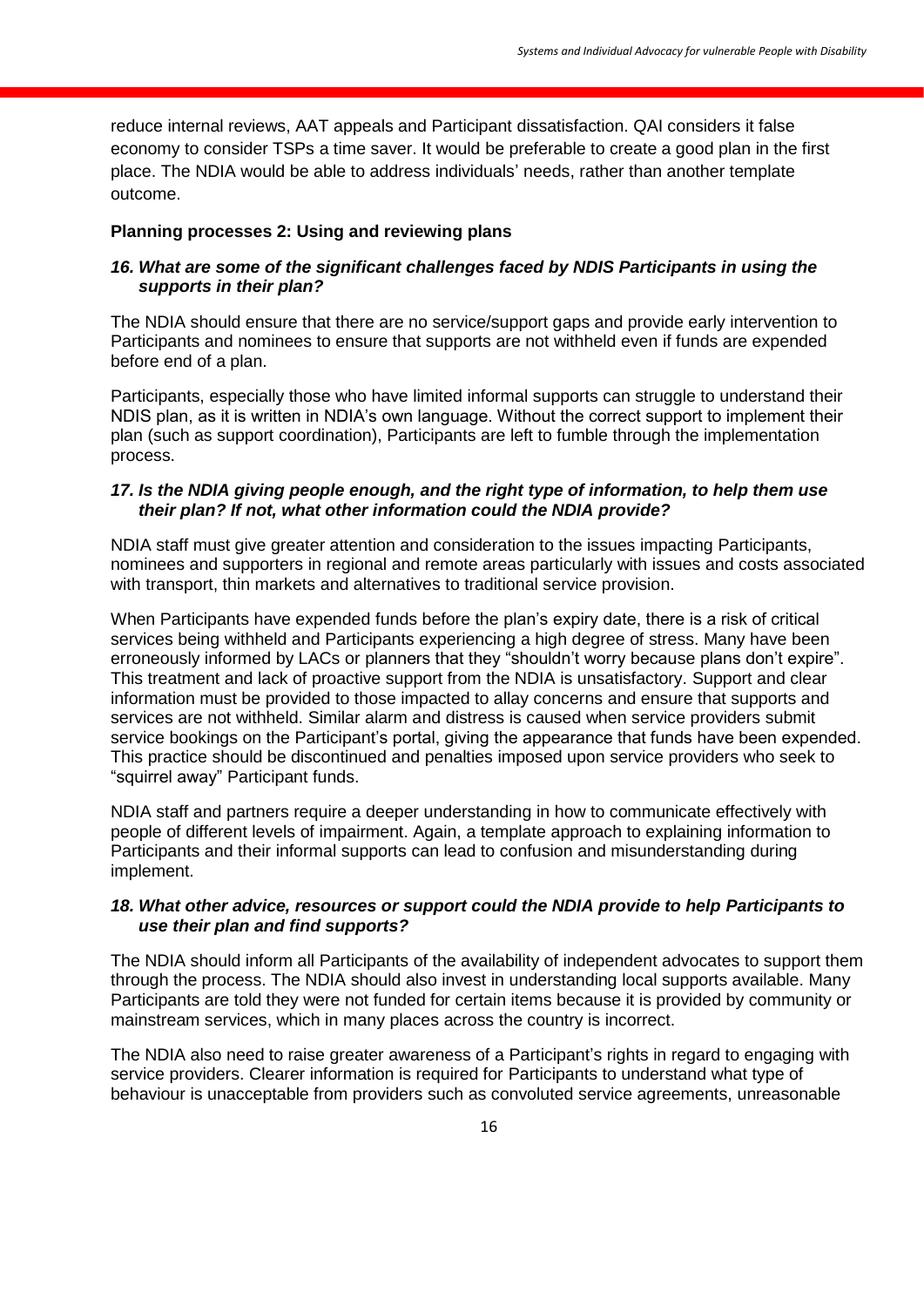exit clauses and or unreasonable cancellation fees.

# *19. What are some of the significant challenges faced by NDIS Participants in having their plan reviewed (by planned or unplanned review)?*

The NDIA has unfortunately created fear amongst Participants in relation to requesting plan reviews. This is due to the widespread issue of plan funding being reduced, even when there are clear and reasonable explanations for underutilisation. Plans must not be reduced unless Participants disclose they no longer require specific funds or support types. Many Participants are unable to properly utilise funding allocated to them due to thin markets (which may result from their location or their disability type or complexity) or inappropriate allocation of funding within the categories in their plans.

Other key issues include with plan reviews:

- $\triangleright$  Section 100 reviews being mischaracterised as s 48 reviews, which circumvents the Participant's right to proceed to an external appeal. It is QAI's experience that Participants are often not aware of the differences between s 48 reviews and s 100 reviews. For example – a significant number of QAI clients have requested a review under s 100 (using the template on the NDIS website), yet have received a letter from the NDIA misrepresenting the review as a section 48 change of circumstances review, or a letter refusing the request for review. Also, QAI has noticed a procedural and access issue: the template for requesting a section 100 review on the NDIS website was changed from Word to PDF. This reduced the number of words which can be included on the form and PDFs are also generally less accessible for people with vision impairments and screen readers. The NDIA must cease the manipulation of reviews under s 100 by either refusing the review request or attempting to thwart the process by deception and inserting the review under s 48.
- $\triangleright$  The NDIA must ensure that reviews are free from conflict of interest and breaches of confidentiality by warranting that no staff members involved in the original decisions are involved. Section 100 provides that the person reviewing the decision must not have been involved in making the reviewable decision. However, QAI is aware of examples where, in response to a request for a review under section 100, the person who made the original reviewable decision has telephoned the Participant to invite him or her to a meeting. This clearly is a breach of privacy, a conflict of interest and inspires no trust in the process. Strict penalties for breaches must apply.
- $\triangleright$  QAI is aware of a number of inconsistencies and inaccurate information being relayed to Participants and applicants via the 1800 number. Often Participants are told that they cannot submit a new access request form unless they have had an internal review.
- $\triangleright$  For rural, regional and remote Participants, plan reviews must take adequate account of any difficulties in sourcing service providers so there are no assumptions about reasons for unexpended funds.
- $\triangleright$  There is also concern regarding s48 reviews conducted by the NDIA at the discretion of the CEO. This ability to review plans at any point in time reduced confidence in the scheme and certainty over plans. S48 reviews are also being conducted in order to try and fix errors in planning outcomes, which should have been addressed by the NDIA at the planning meeting.

#### *20. What can the NDIA do to make this process easier or more effective?*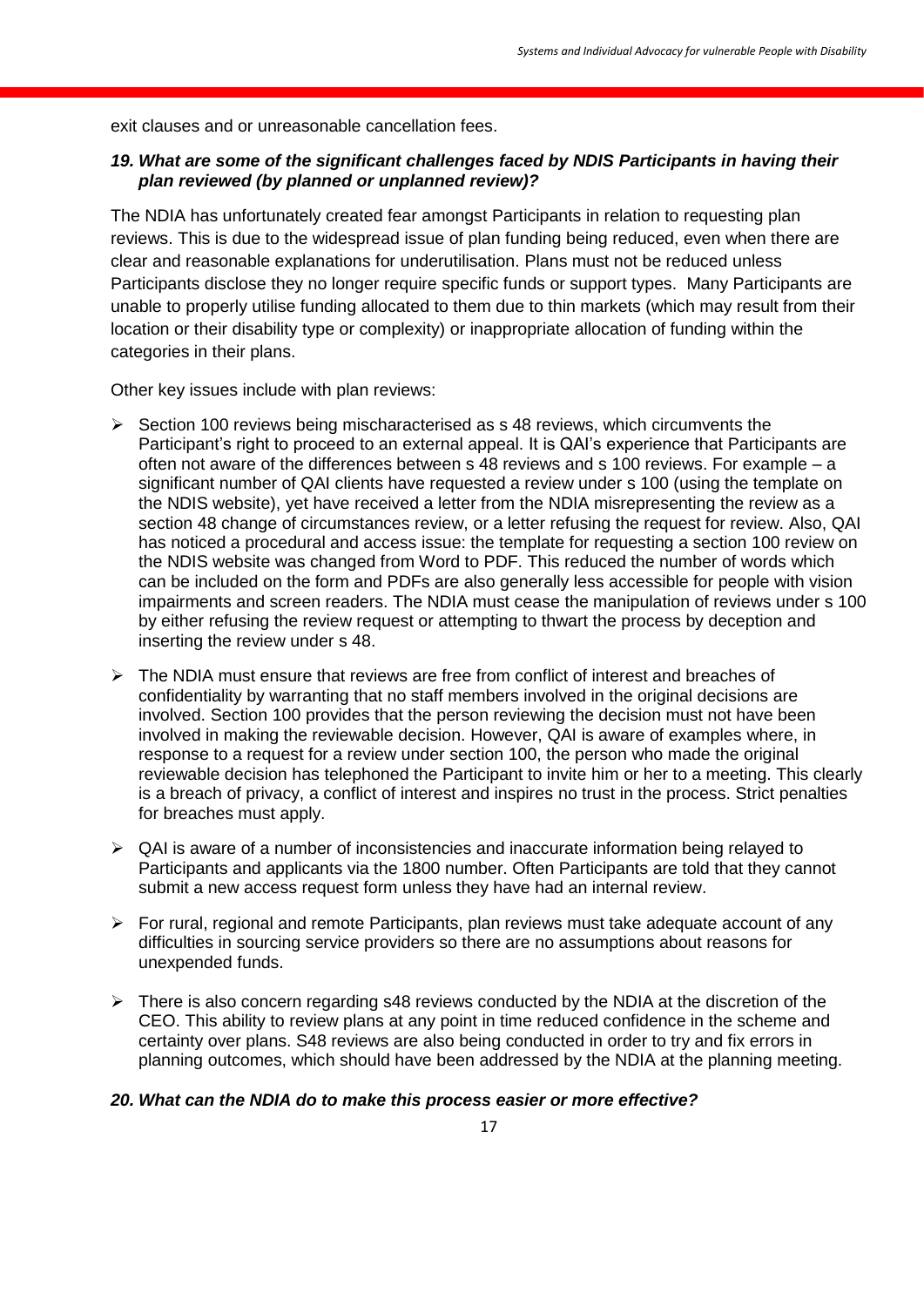The NDIA must:

- $\triangleright$  Ensure Participants' needs are adequately assessed at the initial planning meeting to reduce internal and subsequent external reviews;
- $\triangleright$  Provide information and questions to providers who are providing supporting evidence (such as allied health therapists);
- $\triangleright$  Ensure equitable access to all forms including review request forms and not restrict word limitations by the use of PDF or other means;
- $\triangleright$  Participants should be able to request that their information be sent to the Technical Advisory Team for assessment;
- $\triangleright$  Improve liaison between the internal review team and the Early Response Team (ERT).

#### *21. How long do you think plan reviews should take?*

Participants should be notified of the outcome of their plan review in writing within 28 days.

#### **Appealing a decision by the NDIA**

# *22. What are some of the significant challenges faced by NDIS Participants when they seek a review of an NDIA decision?*

The NDIA should whitelist formal advocacy organisations to reduce red tape and better enable advocates to assist Participants and applicants.

QAI is aware of at least four clients who applied for internal review and then subsequently progressed to the AAT. That is – they had lodged their application to the AAT, obtained legal advice from Legal Aid Queensland, and were booked in for a case conference. In all four of these cases, the NDIA agreed to the request and the matter was settled before the first case conference based on information provided at the internal review. No additional information was provided. This is an alarming trend. QAI asserts that best practice in decision-making must occur in the first place, thereby reducing applications for internal review and appeals to the AAT.

The Early Resolution Team ('ERT') is usually comprised of allied health professionals or lawyers. As mentioned above, Planners are not consistently well-qualified. ERT involvement begins after the AAT process is commenced. QAI strongly recommends better liaison between the internal review team and ERT.

Where the NDIA decides to deny the Participants application for review, the NDIS must appoint appropriately trained staff to personally contact the Participant soon after the Participant receives the letter denying the internal review. This NDIA staff member should discuss in greater detail with the Participant, their nominee or advocate the reasons for the negative outcome, and provide advice about evidence that may potentially produce a successful request outcome. This staff member would then confirm the Participant's right to pursue the matter further via the AAT, and provide suggestions to best utilise the existing plan in the meantime. Further advice must be offered regarding using the period to gather evidence to support their review claim. The offer of practical suggestions about options to have unmet needs addressed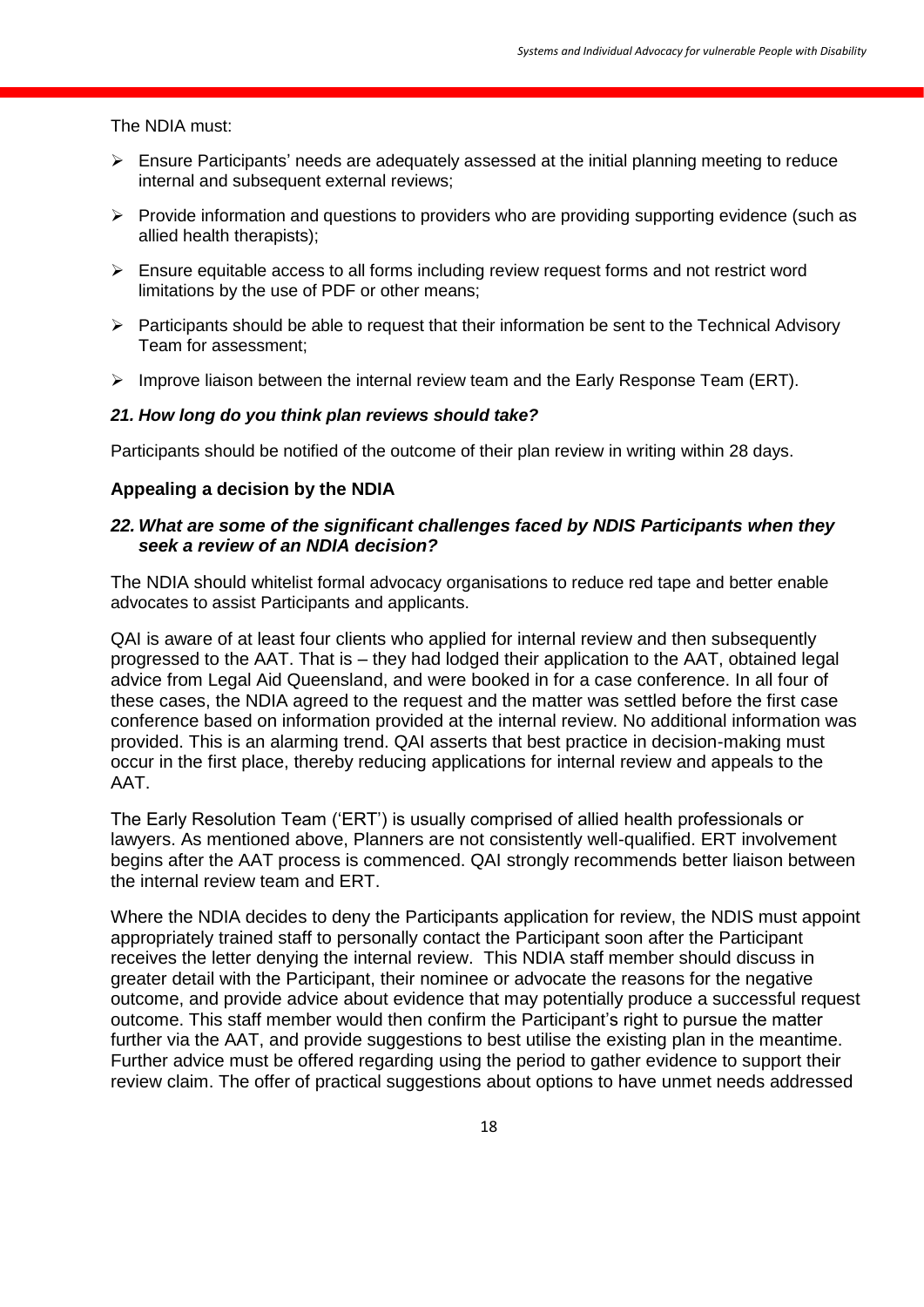via the next plan review or other schemes in addition to the NDIS would mitigate the antagonism and distressed caused by the current processes.

The external reviews process is designed to be an alternative dispute resolution, however, more often the NDIA are making Participants feel they are on trial. The NDIA appoints lawyers from first application, further increasing the power imbalance.

# *23. Are there other issues or challenges you have identified with the internal and external review process?*

The National Reviews Team (NRT) have been a significant improvement on internal reviews. They are independent from the local office and have access to resources and decision making that local offices do not appear to have. The NRT are also more communicative. However, there are still discrepancies with communication and decisions. The NRT will utilise a triage system based on levels of emergency. Unfortunately, many people undergoing internal reviews are in emergency situations due to detrimental decisions made by the NDIA. Participants should not be disadvantaged due to frontline decisions.

The NDIA's AAT legal department is currently understaffed and overworked. Matters before the Tribunal are assigned legal representation for the NDIA at the 11<sup>th</sup> hour and they are not always across the issues at hand. This leads to poor quality statement of issues that are submitted to Participants and the Tribunal usually one day prior to the first case conference. The NDIA has been attempting to provide instruction in a timely matter, however as many matters are assigned and then reassigned to different legal representatives and NDIA instructors consistently, the crux of issues can be lost in translation, requiring the Participant to repeat themselves, often exacerbating duress and anxieties.

QAI also believes that this understaffing issue is impacting on how Tribunal resources are being used. A trend of offers being provided, or request for a case conference to be vacated due to various issues less than 24 hours before a case conference means the Tribunal is unable to use that timeslot for another matter. These offers or request for vacation could have occurred much earlier allowing the Tribunal to use these timeslots for urgent matters, as usually the NDIA has the information weeks prior to the vacation request.

# *24. How could the NDIA improve the decision review process?*

The NDIA should provide a readily available means to track progress of reviews for advocates and Participants.

There is a lack of consistency and objectivity in the process of transition from one plan to another. If there is no need to change any aspect of a Participant's plan, and no change of circumstances, the Participant's situation and disability is stable, then an automatic rollover option could be requested by the Participant. There should not be the assumption to automatically roll-over without the consent of Participant as they may wish to review their goals, supports, services, and or to seek a review. QAI suggests that this option may apply if some funding is not used in one plan.

If a Participant's disability is stable, and their living conditions are safe and comfortable, and they are not anticipating any change in needs or circumstances, then QAI considers the option should be offered to the Participant to be provided with a longer plan of perhaps up to 5 years,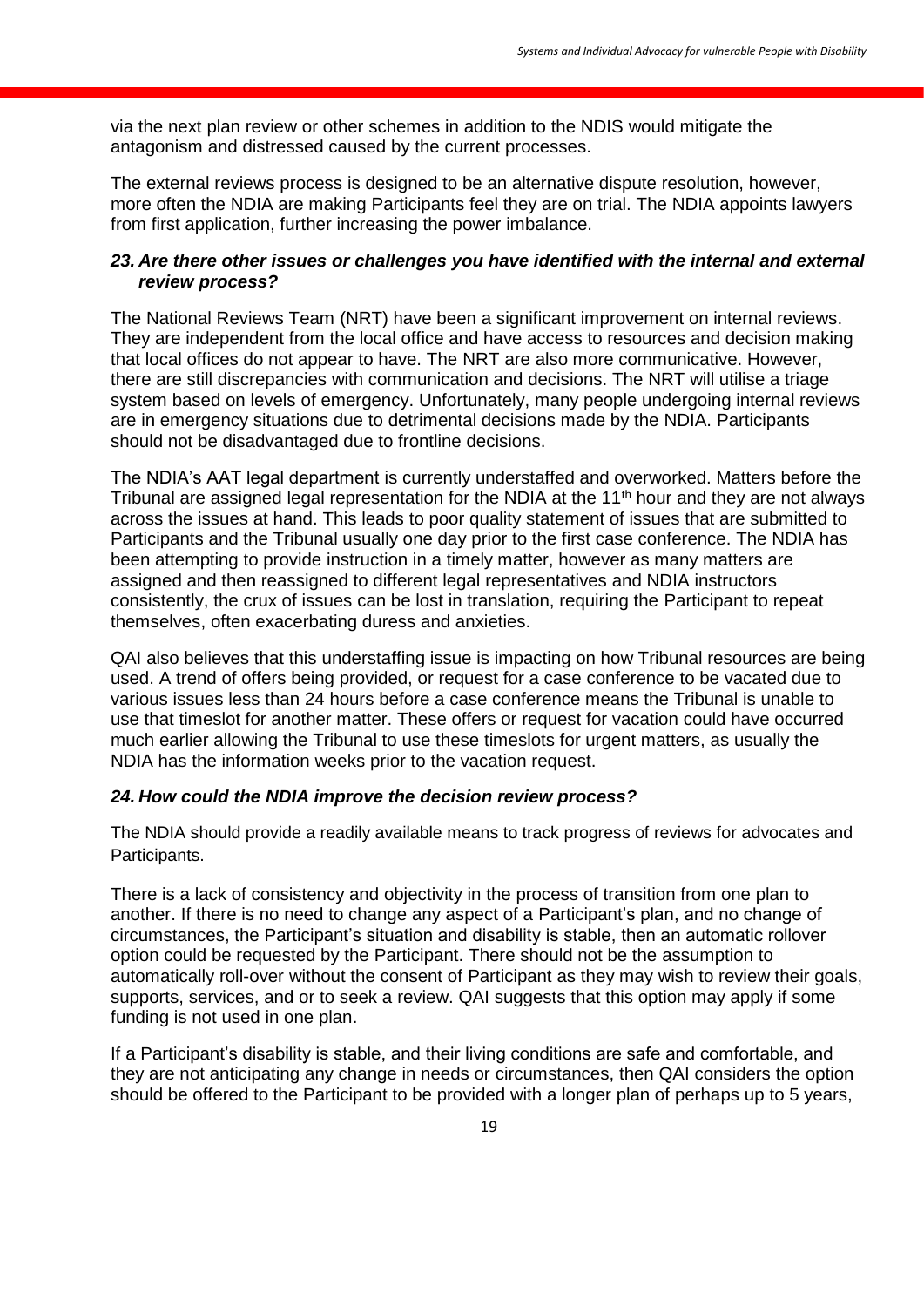with the option to request a review through the current option of changed circumstances should such a need arise.

# *25. How long do you think reviews of decisions should take?*

Participants should be notified of the outcome of the review of their decision in writing within 28 days.

# **Removing red tape from the NDIS: The legislative framework**

# *26. Do you think there are parts of the NDIS Act and the Rules that are not working or make things harder for people interacting with the NDIS?*

Above, we set out our submissions on the key provisions of the legislation that require amendment.

In light of recent decisions through the Tribunal and recent agreements by the Council of Australian Governments, there should be amendments to the *National Disability Insurance Scheme (Becoming a Participant) Rules 2016* (Cth) ('Becoming a Participant) and the *National Disability Insurance Scheme (Supports for Participants) Rules 2013* (Cth) (Supports for Participants).

Becoming a Participant:

- $\triangleright$  Changes to age and residency requirements as set out above;
- $\triangleright$  Participants should be able to have choice and control over what medical interventions they are willing to undergo when it involves high risk procedures such as spinal surgery in order to satisfy permanency criteria.

Supports for Participants:

- $\triangleright$  The NDIA must seek expert opinion outside of the Agency when deciding whether supports or services are 'effective and beneficial'
- $\triangleright$  There should be definitions regarding the outline of what is reasonable for family members, carers, informal networks and the community to provide. Currently the Rules are open to interpretation and the wellbeing of informal supports are not appropriately being taken into consideration. The NDIA often use the notion of 'parental responsibility', as a reason for declining supports to those under 18 years of age and sometimes adult. A definition of parental responsibility will assist with staff and Participants alike with providing rational for funding;
- $\triangleright$  Updates and information are required for mainstream interface responsibilities: this includes Health; Mental Health; Child Protection; Early Childhood; School Education; Higher Education; Employment; Housing and Justice.

# *27. What changes could be made to the legislation (if any) to:*

- *a. Improve the way Participants and providers interact with the Scheme?*
- *b. Improve the access request process?*
- *c. Improve the Participant planning and assessment process?*
- *d. Better define 'reasonable and necessary' supports?*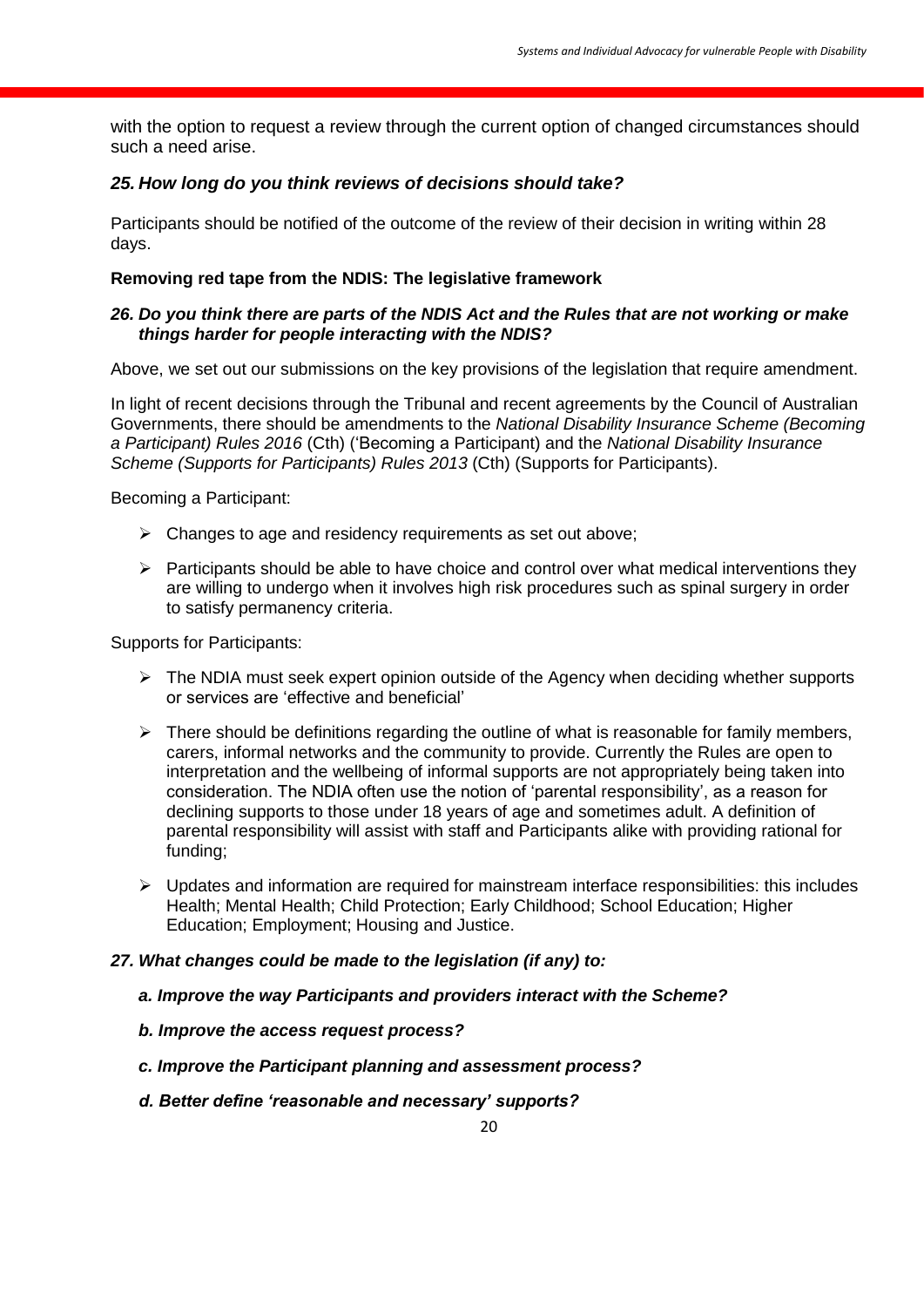#### *e. Improve the plan review process?*

#### *f. Improve the internal merit review process?*

#### *g. Improve the way other government services interact with the Scheme?*

QAI has addressed these questions in other areas of this submission.

#### **Plan amendments**

#### *28. What are the significant challenges faced by NDIS Participants in changing their plan?*

Participants currently fear the unknown, especially when it comes to requesting changes to their plans. Participants require certainty that requesting a change in one section of their plan will not adversely affect their overall plan. Participants are also waiting extended periods of time for changes to plans.

#### *29. How do you think a 'plan amendment' could improve the experience for Participants? Are there ways in which this would make things harder or more complicated for people?*

Plan amendments would be welcomed for administrative purposes such as updating goals and written information on the plan, or changing a management style to increase choice and control only. Plan amendments should not be used as a review tool, which the NDIA are currently doing through 'light touch plan reviews'.

Plan amendments should not be used for reviewable decisions as set out in s99 of the Act. This is to ensure Participants rights to external reviews are upheld. QAI is wary of plan amendments being incorrectly utilised by the NDIA similarly to how s100 reviews have been and continue to be mischaracterised as s48 reviews.

#### *30. How long should people have to provide evidence that they need the changes they are requesting in a plan amendment?*

Ideally, a Participant would be able to explain their changes in a method which is preferable to them, and this information being taken at face value. However, if the NDIA requires supporting evidence to substantiate this claim, 28 days would allow Participants to gather information from those required bearing in mind that in many circumstances appointments for specialist reports may take many months. QAI asserts that a letter from an allied health professional should be accepted by the NDIA in the interim.

### *31. Are there other situations during the planning cycle where a quicker and easier way to make changes may be necessary?*

As noted previously QAI has addressed this question throughout this submission.

#### *32. How else could the NDIA improve the process for making changes to a plan?*

The NDIA should proactively engage with a Participant before, during and after changes to a plan. Open communication is severely lacking from the NDIA and QAI believes with better communication between NDIA and Participants, there will be less room for error and more room for positive outcomes and rebuild confidence in the Scheme and its processes.